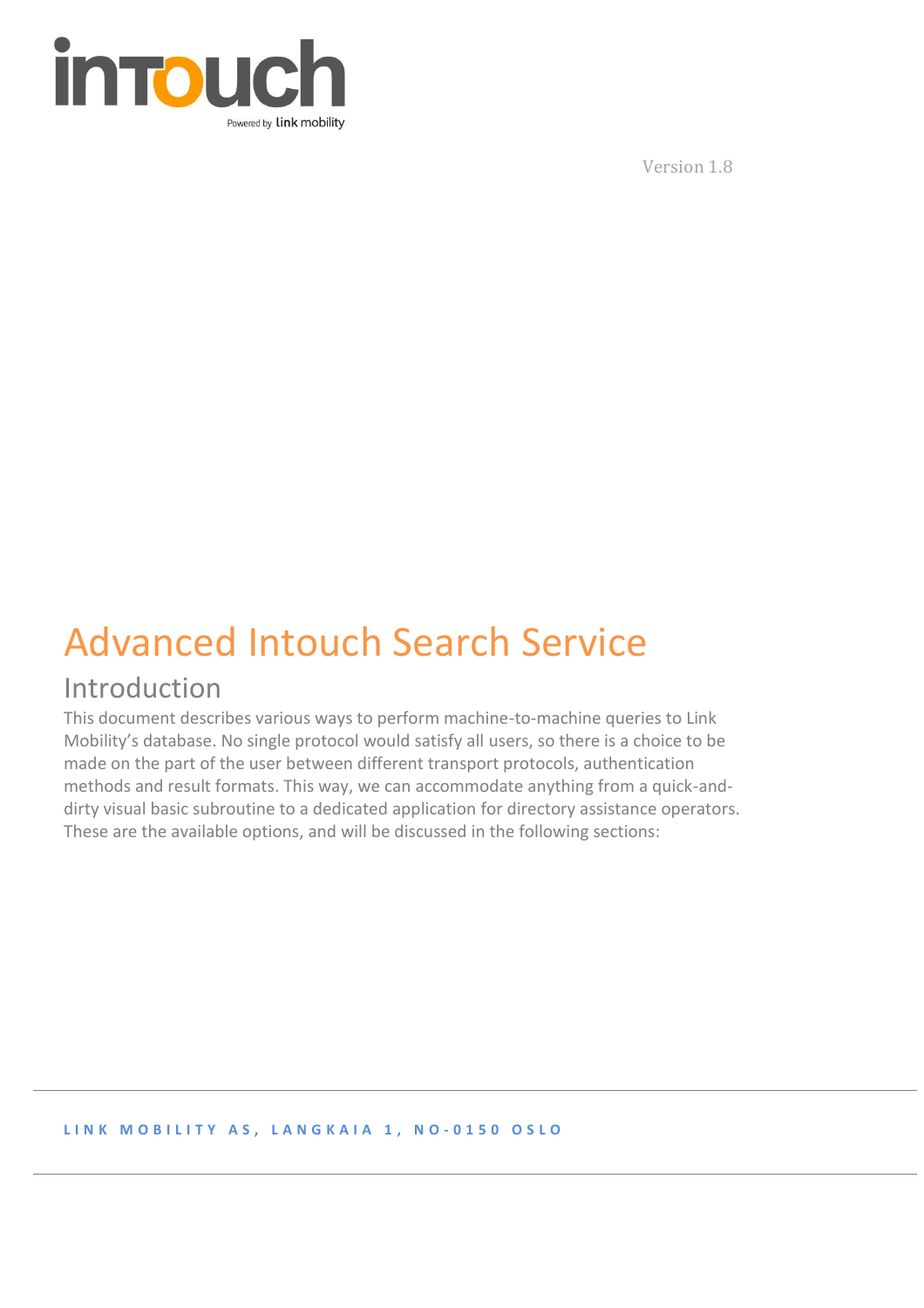### *TIPS AND TRICKS (FAQ)*

Before getting started it could be smart to read thru some tips and tricks that highlights the most common issues done by those NOT reading the documentation **properly**...

- **I want to use the SOAP/WSDL transport protocol** - For .NET remember to set "style=document" - Using username/password instead of IP whitelisting, add username and password when downloading the WSDL https://live.intouch.no/tk/webservice.php?wsdl&**style=document&username=XXX&password=YYY**
- **I want to perform a search and only get exact matches** - Add the parameter 'maxpass=1' https://live.intouch.no/tk/search.php?qry=22994400&maxpass=1&format=json (Exact hit) https://live.intouch.no/tk/search.php?qry=229944001&maxpass=1&format=json (Not exact, **no hits**)
- **I want to perform a number search for NO, SE and DK.** If you only want to perform a number search, we have implemented some logic so you can search for NO, SE and DK for private and business in one and same query. - For Norway you don't need any area code, for SE '0046' and DK '0045' [https://live.intouch.no/tk/search.php?](https://live.intouch.no/tk/search.php?qry=004533272727&maxpass=1&format=json)**qry=004533272727**&maxpass=1&format=json
- **I want to search on foreign (SE/DK) organization numbers.** For Sweden you can use a query like this: https://live.intouch.no/tk/search.php?Qnavn=5565326401&Qpriv=0&Qland=se For Denmark. (Sorry, this is not possible at the moment)
- **I want to search for persons and businesses in SE/DK** Read info under "Foreign search"
- **Other...**
	- **- Read the documentation properly!**
	- **- Don't find any help in the documentation?** Ask: support@linkmobility.com for help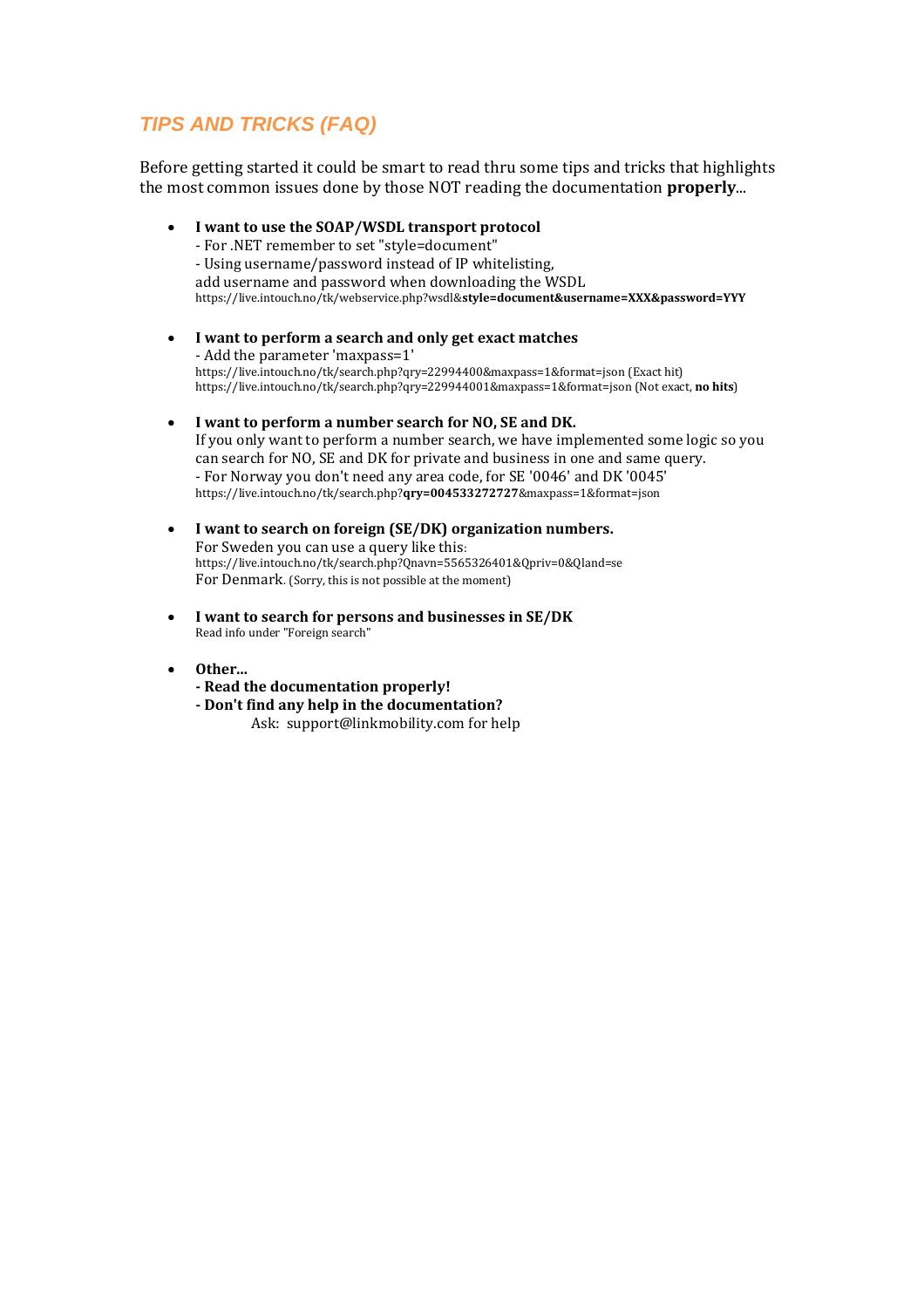### **Transport protocols**

- HTTPS
- **·** HTTPS GET
- HTTPS POST
- SOAP/WSDL
	- **·** HTTPS/RPC/literal
		- ISO 8859-1
		- UTF-8
		- **·** HTTPS/document/literal
			- ISO 8859-1
			- UTF-8

### **Authentication methods**

- IP white list
- Username/password

### **Result formats**

- Export formats
	- vcard
	- bigvcard
	- xml\_vcard
	- xml\_rdf
- Internal structure formats
	- xml
	- xml\_topdown
	- xmlsms
	- $\frac{1}{2}$  json / json 2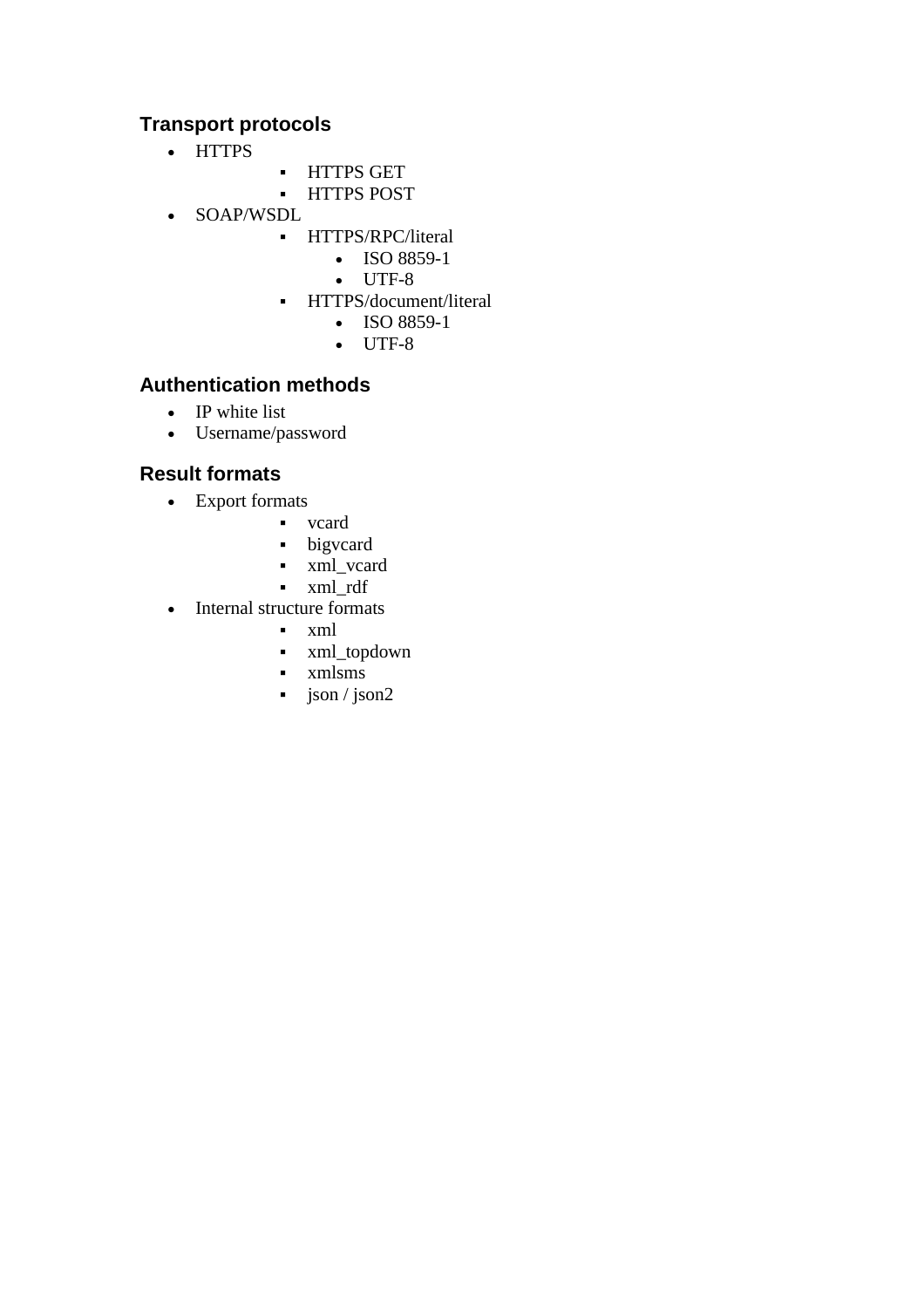### **Getting started**

Before introducing all the options, let us look at two examples:

In a browser, open the following url:

[https://live.intouch.no/tk/search.php?qry=ola+nordmann+fagernes&for](https://live.intouch.no/tk/search.php?qry=ola+nordmann+fagernes&format=vcard) [mat=vcard](https://live.intouch.no/tk/search.php?qry=ola+nordmann+fagernes&format=vcard)

If your computer's IP address is on the white list, this should output:

```
BEGIN:VCARD
VERSION:2.1
N:Nordmann;Ola;;;
ADR;HOME:;;;Fagernes;;2900;
TEL;CELL:954 93 312
END:VCARD
```
PHP is a freely available scripting language which supports SOAP. This complete PHP program uses SOAP/RPC/literal, IP white list authentication and vcard format:

```
\langle$Telefonkatalogen = new SoapClient('https://live.intouch.no/tk/webservice.php?wsdl');
echo $Telefonkatalogen->search('qry=ola+nordmann+fagernes&format=vcard');
?>
```
#### Output:

```
BEGIN:VCARD
VERSION:2.1
N:Nordmann;Ola;;;
ADR;HOME:;;;Fagernes;;2900;
TEL;CELL:954 93 312
END:VCARD
```
## **Choosing transport protocol**

All available protocols use HTTPS, and the most efficient method is to use HTTPS directly. Most programming environments support means of downloading data via HTTPS. This is a widely used protocol which does not change frequently and which is consistently implemented across platforms and programming environments. This is the recommended transport protocol.

There are programming environments where it is more convenient to use SOAP to encapsulate the requests in XML, and this is also an option. However, it introduces no new functionality over HTTPS and in many cases causes trouble due to the wide range of options, subsets, profiles, styles, methods and flavors of SOAP in different programming environments. The main use of SOAP in this context is for integration with Visual Basic for Microsoft Office applications.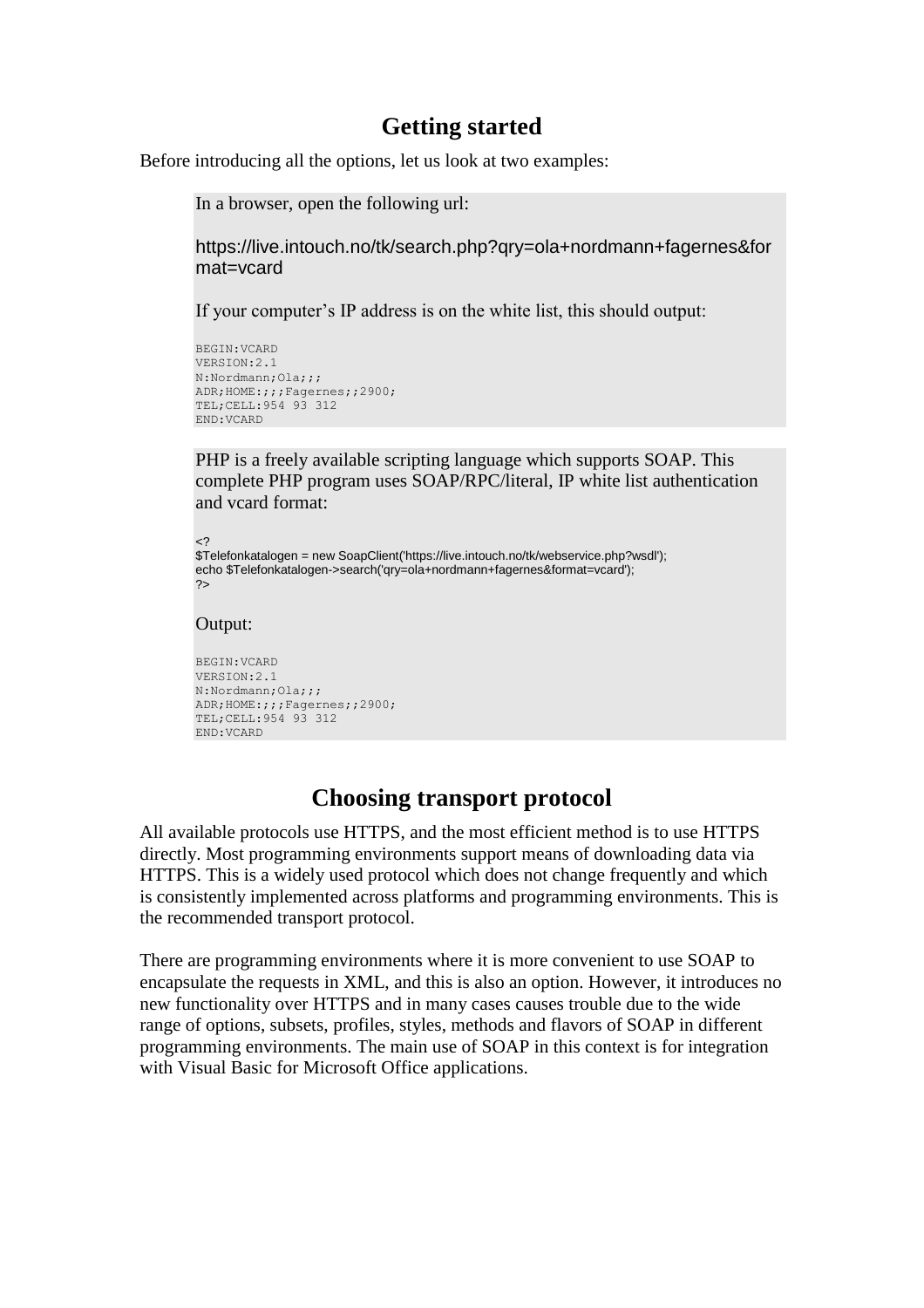# **Authentication**

If the service is accessed without or with improper authentication, the service returns a web page requesting temporary registration instead of a proper SOAP response. There are several alternative authentication schemes, of which two are recommended for new projects:

- IP white list
- Username/password

### *IP white list*

For server-to-server applications where your server has a fixed IP address, you may register that address permanently with your Link Mobility account using the admin portal at [https://admin.intouch.no I](https://admin.intouch.no/)P addresses can also be registered temporarily at the "access denied" page which is returned upon failed authentication. However, temporary registration must be accompanied by cookies, which is usually impractical in a SOAP context. Cookies are not necessary for permanently registered IP addresses.

### *Username / password*

If the client IP address is unknown or prone to change, you may supply your Link Mobility username and password with each request. The function call does not have username/password parameters. Instead, these parameters must be piggy-backed on the https request which encapsulates the soap request. This is done for you if you supply a username and password when downloading the wsdl file. For example, if you download the wsdl file through this address:

<https://live.intouch.no/tk/webservice.php?wsdl&username=per&password=xo>

Then each soap request will automatically be piggy-backed with the username "per" and password "xo". If you don't know the username and password at the time the wsdl file is downloaded, you may add them to the url which the web service uses at run-time.

## **Choosing a result format**

The result formats are grouped in three categories, with different applications. If you plan to import data in a structured way, you should use an *export format*. These are based on the vcard standard. The **vcard** format produces a minimal vCard suitable for mobile applications. The **bigvcard** format also conforms to the vCard standard, and contains more information. For the convenience of those who prefer XML, the **xml\_rdf** format wraps the **bigvcard** format in XML according to a proposed open standard. This format is somewhat bloated, though, and a simpler version is available as **xml\_vcard**.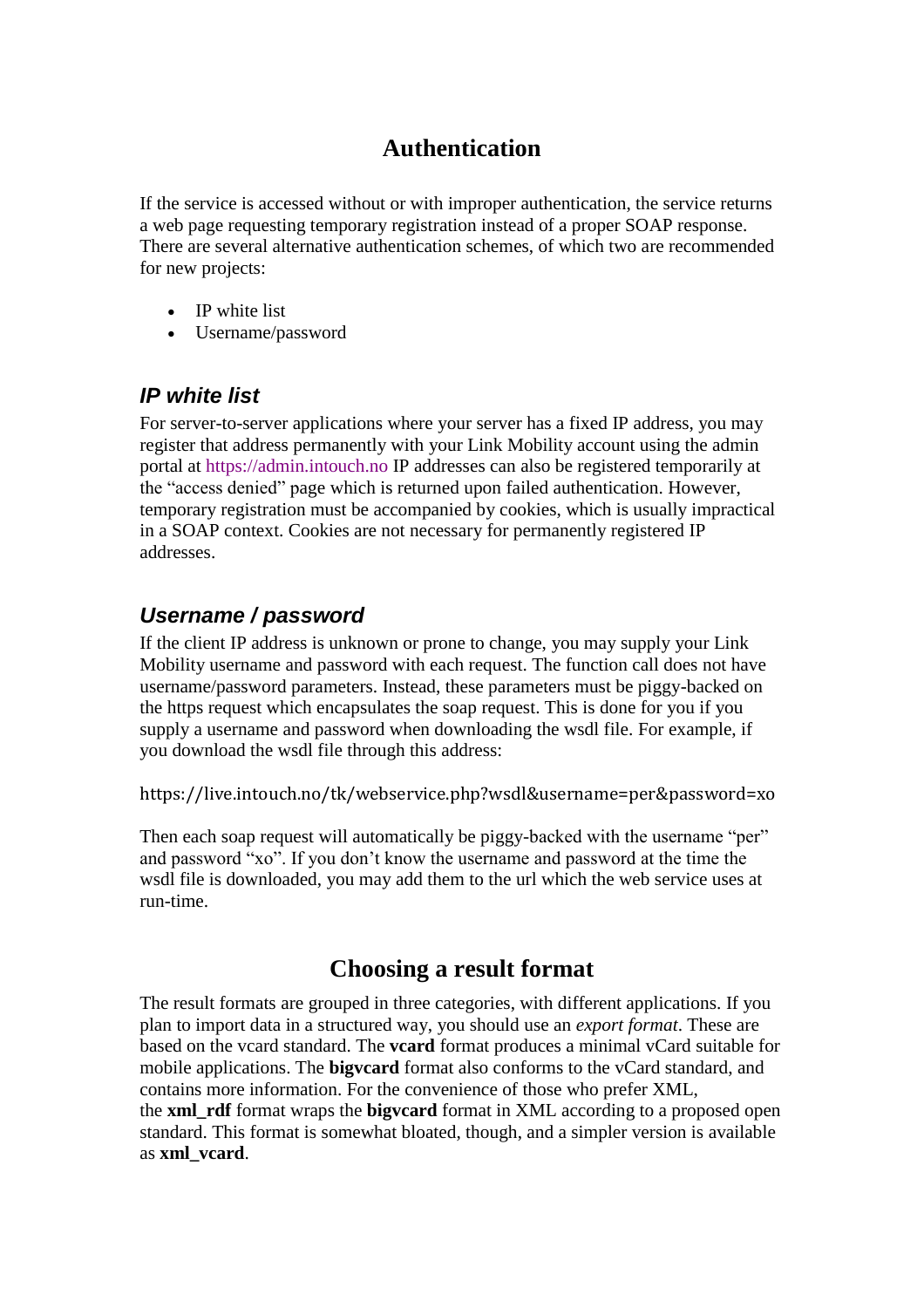If you need access to Link Mobility's internal data structure, use one of the *internal structure formats*. While these formats contain all available information, they also expose unnecessary complications and large data sets to most users, related to the way listings are organized internally in Link Mobility's systems.

### *Number series*

Companies with switchboards typically reserve a series of telephone numbers. Only a few of these are exposed to users searching for the company name. However, Link Mobility collects information about such series, which is used in number-to-name lookups. This information is represented by the

fields **tlfnr\_start**, **tlfnr\_stopp** and **prioritet**. Such listings may also contain a **tlfnr** field, which should contain the company's main telephone number. The numerical **prioritet** field indicates the relative importance of this main telephone number, where a lower number indicates higher importance. Note that Link Mobility's search application automatically looks up any public directory listings containing the switchboard number indicated in the number series, in order to present more reliable and exhaustive information about the subscriber. Such matches are listed before the actual number series match.

### *Sublisting matches*

A search may match a main listing (for example "Oslo Kommune Vann- og Avløpsetaten " or a sublisting ("Oslo Kommune Vann- og Avløpsetaten Døgnvakt"). There are two ways to represent this in the internal structure formats:

- The **xml** format will root the result at the matched sublisting. The user may specify whether to populate the **parent** and **children** elements. The **parent** elements will then recursively contain listings out to the main listing, while the **children** elements contain sublistings in a similar, recursive manner inwards. Only the matched sublisting may have *both* **parent** and **children** populated.
- The **xml topdown** format will root the result at the main listing, provided that the user chooses to load parents of matched listings. Only **children** elements are populated in this format, and no **parent** elements. This may be slightly easier to parse. The disadvantage is that there may be no way to tell which level of sublistings was actually matched.

Transferring child and parent listings to the client is optional (see loadparents and loadchildren options in the search section). The internal structure formats contain id numbers which can be used to retrieve these listings in subsequent requests. If parents or children are not loaded, the **children** and **parent** elements are empty, while **childrenid** and **parentid** elements are populated.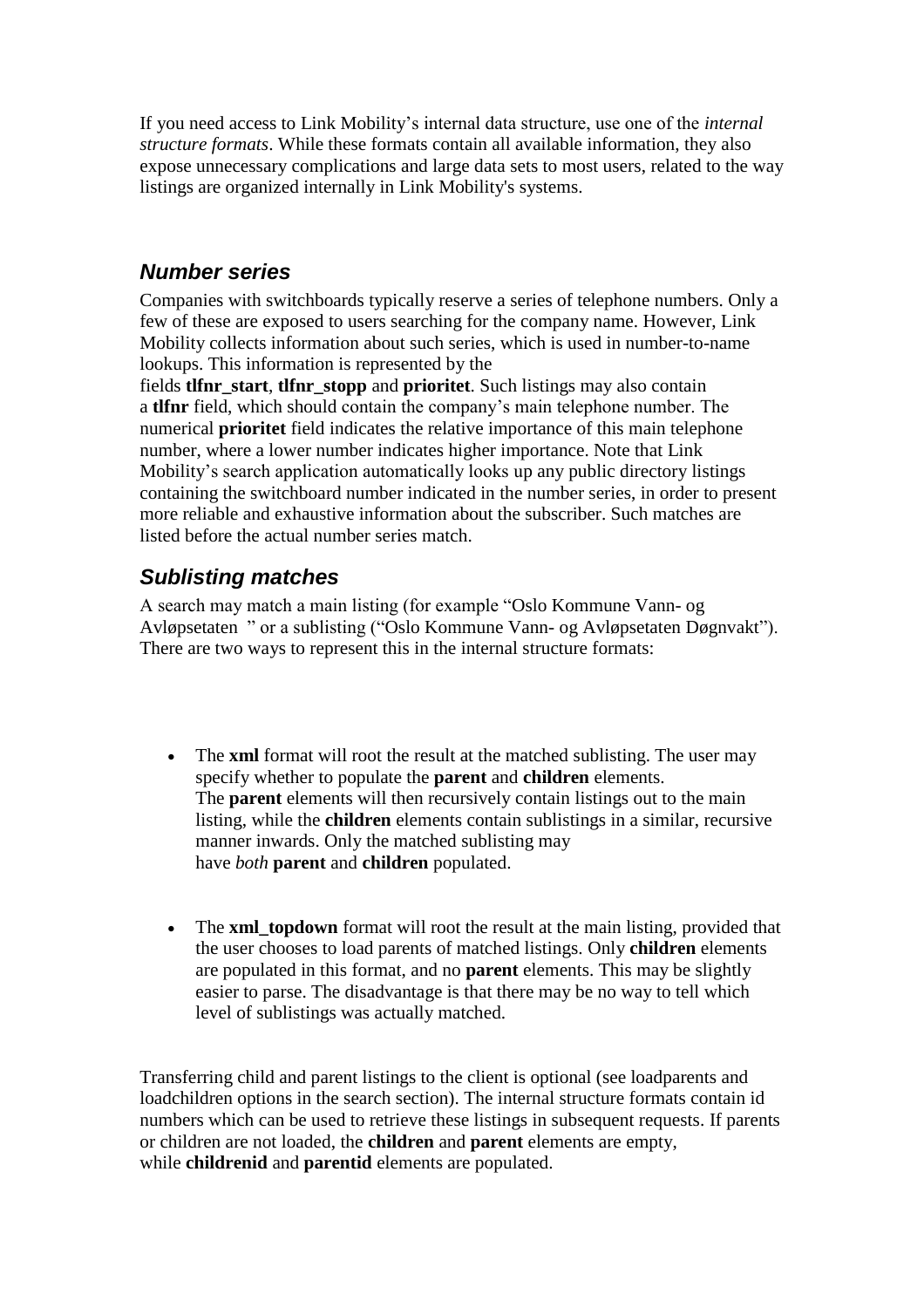# **Transport protocols**

### *Web service*

The web service is accessed through the wsdl file, which contains the schemas and pointers needed for further requests. The format of the requests and replies are described elsewhere in this document. The wsdl url can be appended by the following parameters:

| <b>Parameter</b> | Use                              | <b>Values</b>          | <b>Default</b> |
|------------------|----------------------------------|------------------------|----------------|
| style            | Specify the SOAP style. The      | <b>document</b> or rpc | rpc            |
|                  | document style is required for   |                        |                |
|                  | current versions of .NET         |                        |                |
| charset          | Specify character set in queries | <b>ISO-8859-</b>       | UTF-8          |
|                  | and replies                      | 1 or UTF-8             |                |

Example: <https://live.intouch.no/tk/webservice.php?wsdl&style=document>

The web service contains the following functions:

| <b>Function</b> | <b>Use</b>                   | <b>Parameters</b>                                                                                                | <b>Result format</b>                                                                               |
|-----------------|------------------------------|------------------------------------------------------------------------------------------------------------------|----------------------------------------------------------------------------------------------------|
| search          | Perform<br>search<br>queries | Text string qry, which<br>contains a variable<br>number of url-encoded<br>parameters, see the search<br>section. | Any result format,<br>including internal<br>structure formats,<br>encapsulated in a text<br>string |
| lookup          | Perform<br>lookup<br>queries | Text string qry, which<br>contains a variable<br>number of url-encoded<br>parameters, see the<br>lookup section  | Any result format,<br>including internal<br>structure formats,<br>encapsulated in a text<br>string |
| searchxml       | Perform<br>search<br>queries | Text string qry, which<br>contains a variable<br>number of url-encoded<br>parameters, see the search<br>section. | Any internal structure<br>format, exposed as<br><b>XML</b>                                         |
| lookupxml       | Perform<br>lookup<br>queries | Text string qry, which<br>contains a variable<br>number of url-encoded<br>parameters, see the search<br>section. | Any internal structure<br>format, exposed as<br><b>XML</b>                                         |
| searchxmlVCard  | Perform<br>search<br>queries | Text string qry, which<br>contains a variable<br>number of url-encoded<br>parameters, see the search<br>section. | The format parameter<br>must be set to<br>xml vcard                                                |
| lookupxmlVCard  | Perform<br>lookup<br>queries | Text string <b>qry</b> , which<br>contains a variable<br>number of url-encoded                                   | The format parameter<br>must be set to<br>xml_vcard                                                |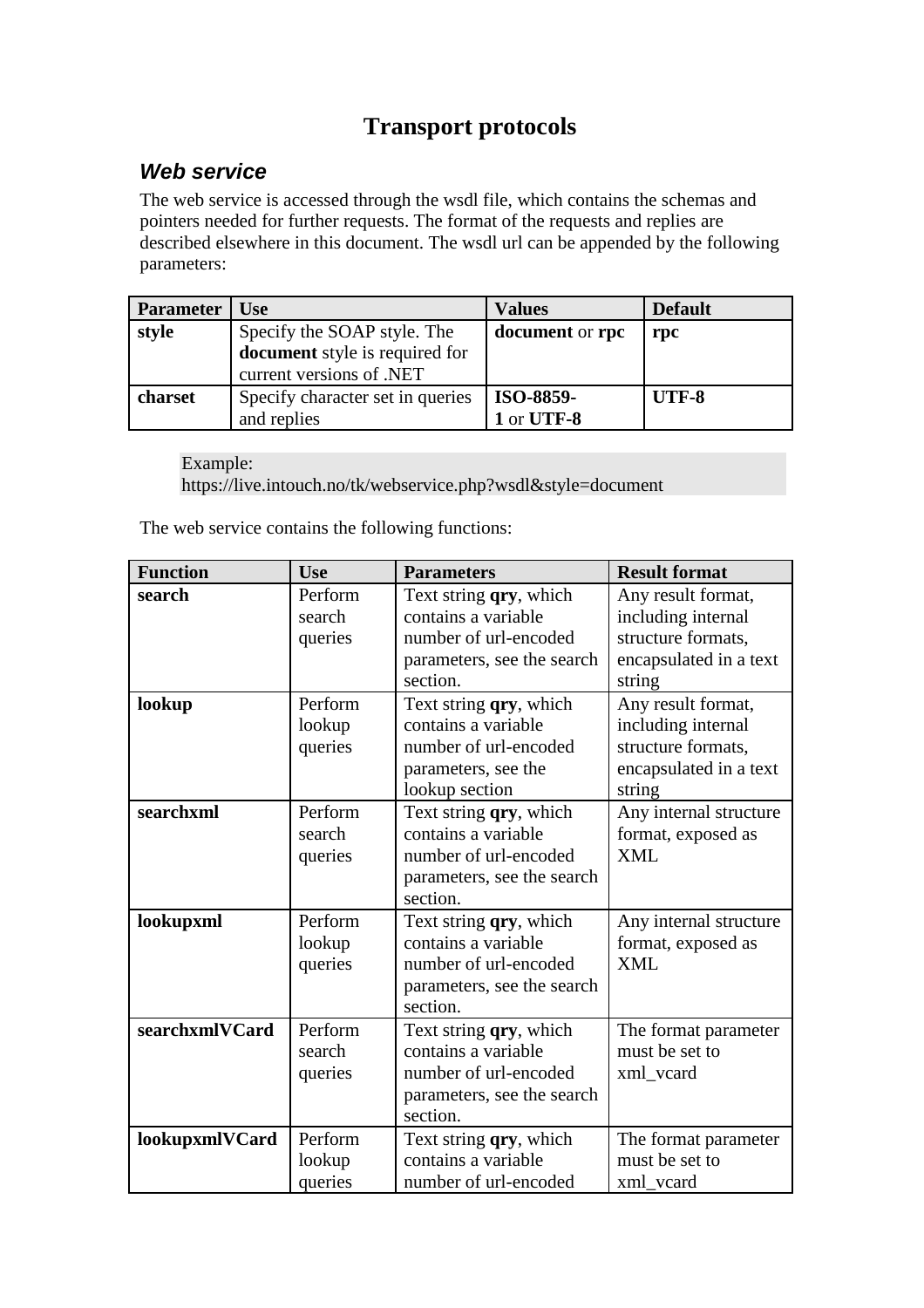| parameters, see the |  |
|---------------------|--|
| lookup section      |  |

All functions accept one parameter, which is a text string. This string may contain a variable number of parameters, which are described later. The contents of this string follows the url-encoding standard2. Note that character set conversion is performed before url decoding, which means that non-ASCII characters should *not* be urlencoded.

#### Example:

A search query may be specified by the following parameters:

- qry="Steen & Strøm"
- $\bullet$  from=1
- $\bullet$  to=10

This would be url-encoded like this:

qry=Steen+%26+Strøm&from=1&to=10

When using the UTF-8 character set, the binary stream to be sent over the wire as the SOAP parameter *qry* would be:

| 0x0000<br>0x0008<br>0x0010<br>0x0018<br>0x0020 | 30. |  |  | 71 72 79 3d 53 74 65 65<br>6e 2b 25 32 36 2b 53 74<br>72 c3 b8 6d 26 66 72 6f<br>6d 3d 31 26 74 6f 3d 31 |  |  |  |  | gry=Stee<br>$n + %26 + St$<br>rm&fro<br>$m = 1&to=1$ |
|------------------------------------------------|-----|--|--|----------------------------------------------------------------------------------------------------------|--|--|--|--|------------------------------------------------------|
|------------------------------------------------|-----|--|--|----------------------------------------------------------------------------------------------------------|--|--|--|--|------------------------------------------------------|

Note that **qry** is the name of the single SOAP parameter, and also the name of a commonly used parameter which is encoded *within* the SOAP parameter.

### *HTTPS*

There service can be accessed through two urls, one for searches and one for lookups. The parameters and uses of these are described in the sections search.php and lookup.php, respectively.

Parameters can be passed using either GET or POST (see 2).

Example: [https://live.intouch.no/tk/search.php?qry=ola+nordmann+fagernes&for](https://live.intouch.no/tk/search.php?qry=ola+nordmann+fagernes&format=vcard) [mat=vcard](https://live.intouch.no/tk/search.php?qry=ola+nordmann+fagernes&format=vcard)

Queries are expected to be encoded in the ISO-8859-1 (Latin 1) character set. Results are in the same character set.

Make sure to properly url-encode parameters when using the GET method: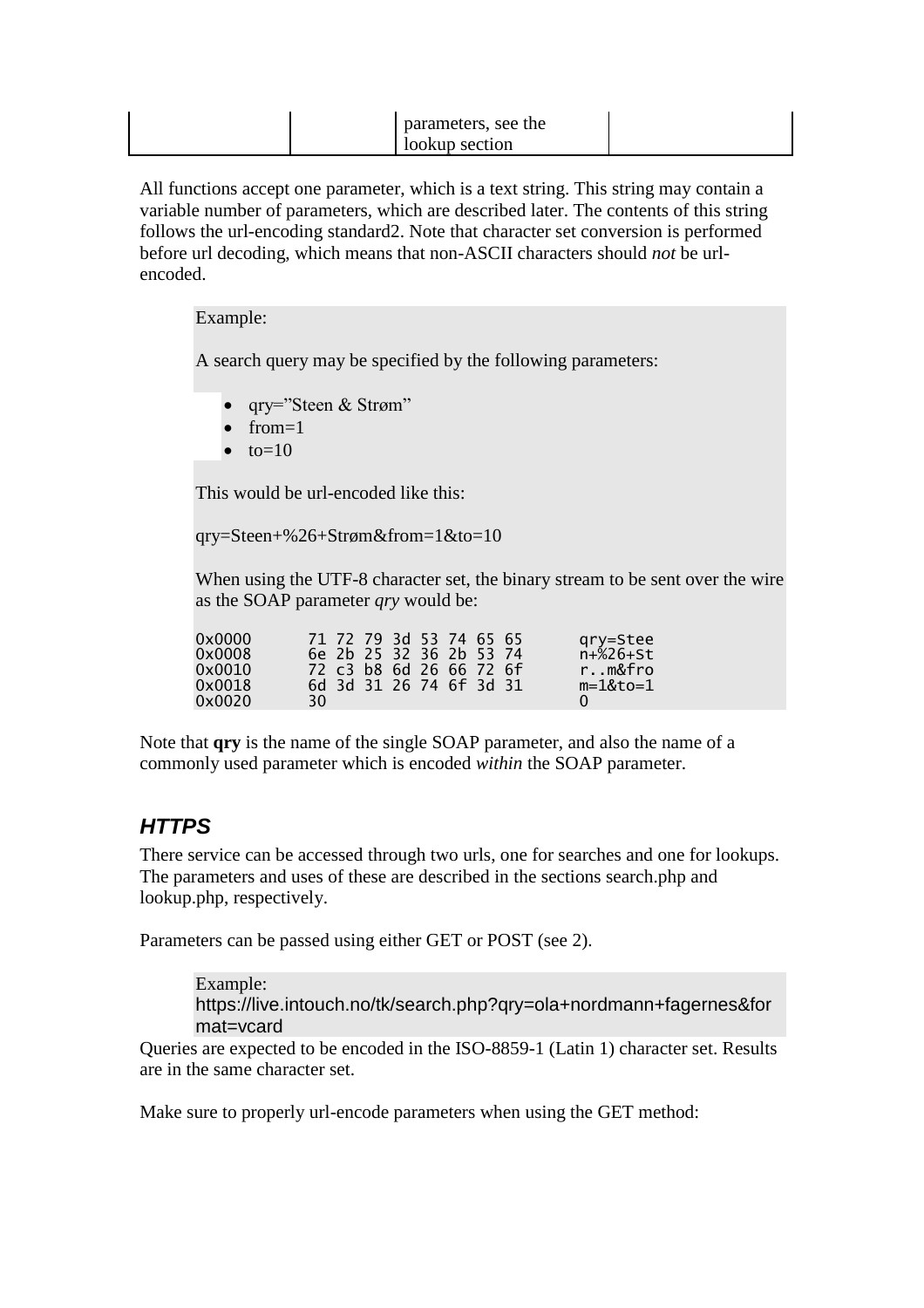Example:

**Steen & Strøm** could be encoded as **Steen+%26+Strøm** or **Steen%20%26%20Strøm** or **Steen+%26+Str%f8m** or **Steen+%26+Str%F8m**

## **Search**

This is the only method for performing searches in the directory, and it functions in the same manner whether it is accessed through HTTPS or any of the search methods in the web service.

The parameters specific to this method are the search string, the result domain (private/public/business listings), the error tolerance to use and the result size. In addition are parameters for result format, loading of children and parent listings, and level of detail, which are in common with the lookup method.

Searches can either be specified in a single string which may contain both name, address, telephone number, business category etc., or in separate fields. It is usually recommended to use the single string even though your query source may contain structured information, among other things to avoid confusion about the status of middle names. The order of search terms within the single string is not critical, but slightly better results may be obtained when terms are listed in "mail address" order: First name, last name, street address, postal code, and location. Of course, it is not necessary to supply all terms in every search.

It is possible to narrow the search into any combination of the following categories:

- Private listings, corresponds to white pages + unlisted, unreserved mobile phones
- Public listings, belonging to public-service entities (libraries, municipalities etc.)
- Business listings, including yellow pages.

These categories are ignored when searching for a telephone number, in which case it makes little sense to narrow down the search.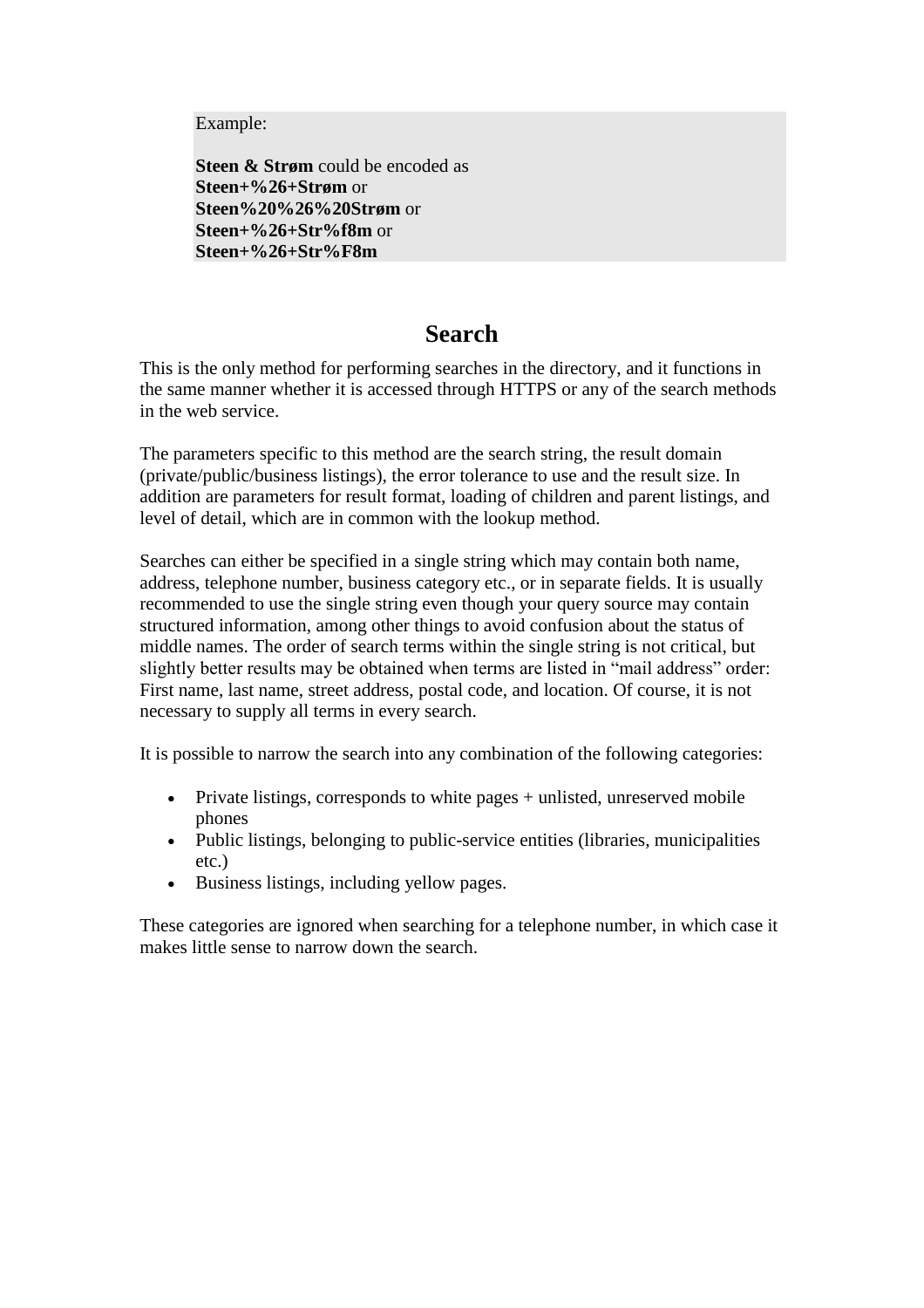# *Search-specific parameters*

| <b>Field name</b> | <b>Content</b>                          | <b>Value</b>  | <b>Default</b> |
|-------------------|-----------------------------------------|---------------|----------------|
| qry               | Query string as it appears in the full- | String.       |                |
|                   | text input field of TK bedrift or TK    | Examples:     |                |
|                   | sms. The word "nær" has the special     | "thomas       |                |
|                   | meaning "near", i.e. "svein nær         | nylænder      |                |
|                   | asylet". Use either this field or the   | oslo" or      |                |
|                   | following 10 fields.                    | "91887750"    |                |
| Qaqry             | Used for splitting the query string     | <b>String</b> |                |
| Qbqry             | left and right of "nær". The query      | <b>String</b> |                |
|                   | qry="svein nær asylet" can also be      |               |                |
|                   | specified as Qaqry="svein" and          |               |                |
|                   | Qbqry="asylet". Qbqry can be used       |               |                |
|                   | independently of Qaqry in               |               |                |
|                   | conjunction with one or several of      |               |                |
|                   | the fields below.                       |               |                |
| Qavdeling         | Department name (only for internal      | <b>String</b> |                |
|                   | directory)                              |               |                |
| Qetternavn        | Last name / company name                | <b>String</b> |                |
| Qfornavn          | First and middle names                  | <b>String</b> |                |
| Oveinavn          | Street name                             | <b>String</b> |                |
| Ohusnr            | House number                            | <b>String</b> |                |
| Qpostnr           | Postal code (zip code)                  | <b>String</b> |                |
| Qpoststed         | Postal location (city name)             | String        |                |
| Qbransje          | <b>Business category</b>                | <b>String</b> |                |
| Qnumber           | Telephone number (reverse lookup)       | <b>String</b> |                |
| Qpriv             | Specify which parts of the directory    | $0$ or $1$    | 1              |
| Qoff              | to search: Private, Public, Business,   | $0$ or $1$    | $\mathbf{1}$   |
| Qnliv             | Foretaksregisteret or Locdir (user-     | $0$ or $1$    | $\mathbf{1}$   |
| Qbrreg            | specific internal directory),           | $0$ or $1$    | $\mathbf{1}$   |
| Qlocdir           | respectively.                           | $0$ or $1$    | $\mathbf{1}$   |
| Osubscriber       | If the user's telephone number is       | String        |                |
|                   | known, fill it into this field. The     |               |                |
|                   | search engine will try to locate the    |               |                |
|                   | subscriber's home address and bias      |               |                |
|                   | the search result slightly towards      |               |                |
|                   | listings that are close by.             |               |                |
|                   | Also, if the user's telephone number    |               |                |
|                   | is registered with one of Link          |               |                |
|                   | Mobility's customers with a local       |               |                |
|                   | directory, that directory is searched   |               |                |
|                   | before the public directory. This is    |               |                |
|                   | reflected in the result by setting the  |               |                |
|                   | userID attribute to that customer's ID  |               |                |
|                   | number instead of the search            |               |                |
|                   | provider's ID number                    |               |                |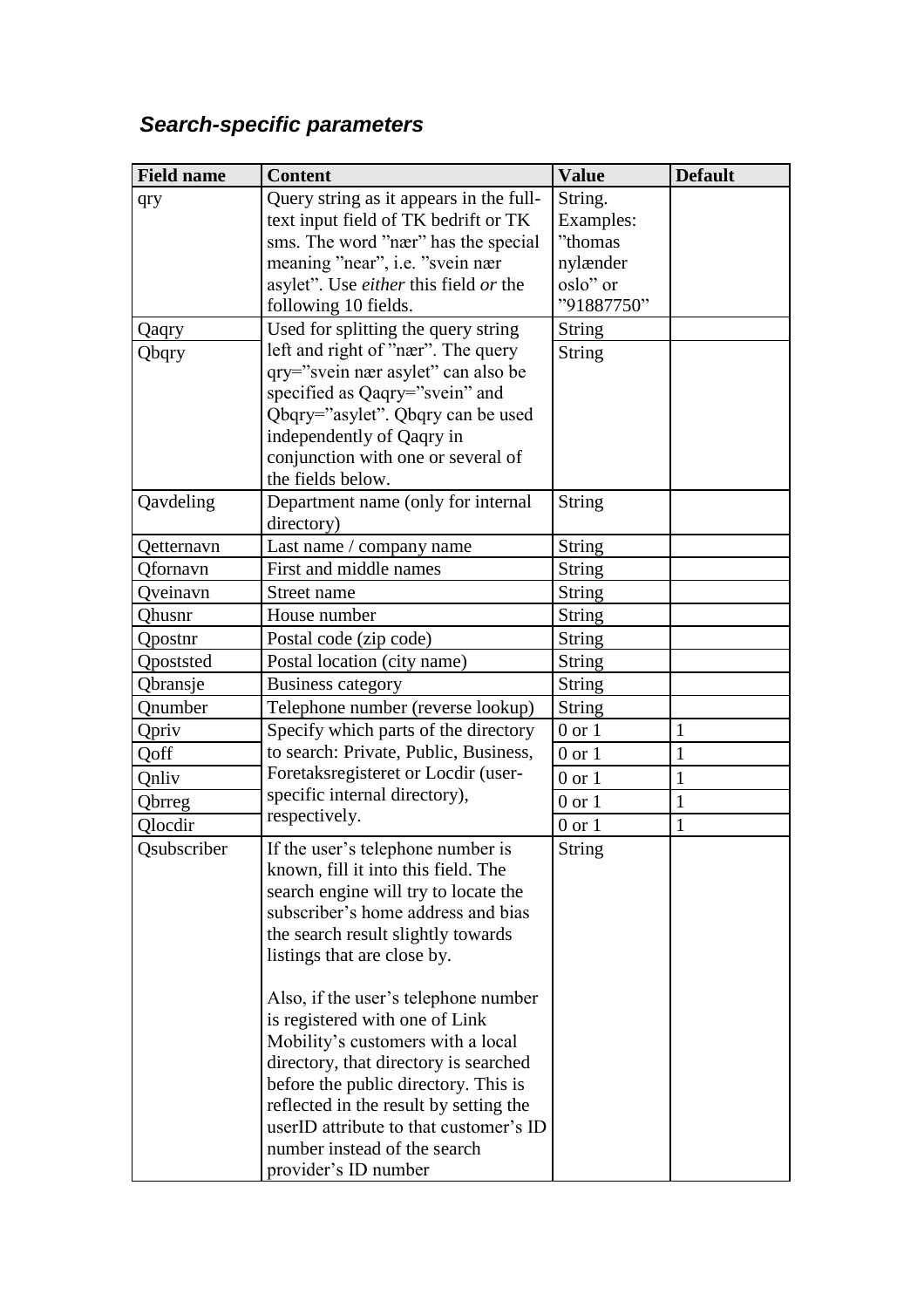| Qmobilepeople    | Set to 1 if search pertains to the<br>Mobilepeople service, in which case | $0$ or $1$             | $\boldsymbol{0}$ |
|------------------|---------------------------------------------------------------------------|------------------------|------------------|
|                  | the userID change related to                                              |                        |                  |
|                  | Qsubscriber is only performed for                                         |                        |                  |
|                  | those customers registered to use the                                     |                        |                  |
|                  | Mobilepeople service                                                      |                        |                  |
| Qfodselsdato     | Filter search result by birth date.                                       | Yyyy-mm-dd             |                  |
|                  | Note: Birth date is not indexed, so                                       |                        |                  |
|                  | this operation is performed after the                                     |                        |                  |
|                  | search proper. Combine with                                               |                        |                  |
|                  | parameters to=400 and maxpass=0.                                          |                        |                  |
| Qlat             | Provide a latitude and longitude to                                       | 59.869                 |                  |
| Qlon             | find listings close to this position.                                     | 10.921                 |                  |
|                  | Ranking will be strongly biased in                                        |                        |                  |
|                  | favor of listings close to this                                           |                        |                  |
|                  | reference point.                                                          |                        |                  |
| from             | From and to are used to limit the                                         | $1-\ldots$             | $\mathbf{1}$     |
| to               | search results. From=1, to=5, will                                        | $1 - \ldots$           | 5                |
|                  | give the first five hits. From=6,                                         |                        |                  |
|                  | to=10 will give the next five.                                            |                        |                  |
| minpass          | Searches are done in "passes", where                                      | $0-10$                 | $\overline{2}$   |
|                  | the error tolerance is increased for                                      |                        |                  |
|                  | each pass. Minpass specifies the                                          |                        |                  |
|                  | minimum number of passes to use.                                          |                        |                  |
|                  | Minpass=0 will use all available                                          |                        |                  |
|                  | passes. Minpass=2 usually gives the                                       |                        |                  |
|                  | best result. If no hits are found by                                      |                        |                  |
|                  | pass 2, the error tolerance will                                          |                        |                  |
|                  | automatically be increased.                                               |                        |                  |
| maxpass          | Searches are done in "passes", where                                      | $0 - 10$               | $\overline{0}$   |
|                  | the error tolerance is increased for                                      |                        |                  |
|                  | each pass. Maxpass specifies the                                          |                        |                  |
|                  | maximum number of passes to use.                                          |                        |                  |
|                  | Maxpass=0 will use all available                                          |                        |                  |
|                  | passes, and usually gives the best                                        |                        |                  |
|                  | result.                                                                   |                        |                  |
| filterduplicates | Some searches match at different                                          | $0$ or $1$             | $\mathbf{1}$     |
|                  | levels of the same listing tree. If                                       |                        |                  |
|                  | filter duplicates is set, all but the first                               |                        |                  |
|                  | match are removed.                                                        |                        |                  |
| extractdetails   | If this is set, the search retrieves                                      | $0$ or $1$             | $\overline{0}$   |
|                  | information about relevance score                                         |                        |                  |
|                  | and details about which fields                                            |                        |                  |
|                  | matched the query.                                                        |                        |                  |
| Qsortfields      | Contains a list of fields to sort by,                                     | String.                |                  |
|                  | separated by space (which is url-                                         | Example:<br>"etternavn |                  |
|                  | encoded as $+$ or %20). Leave field                                       |                        |                  |
|                  | blank to use relevance ranking.                                           | fornavn"               |                  |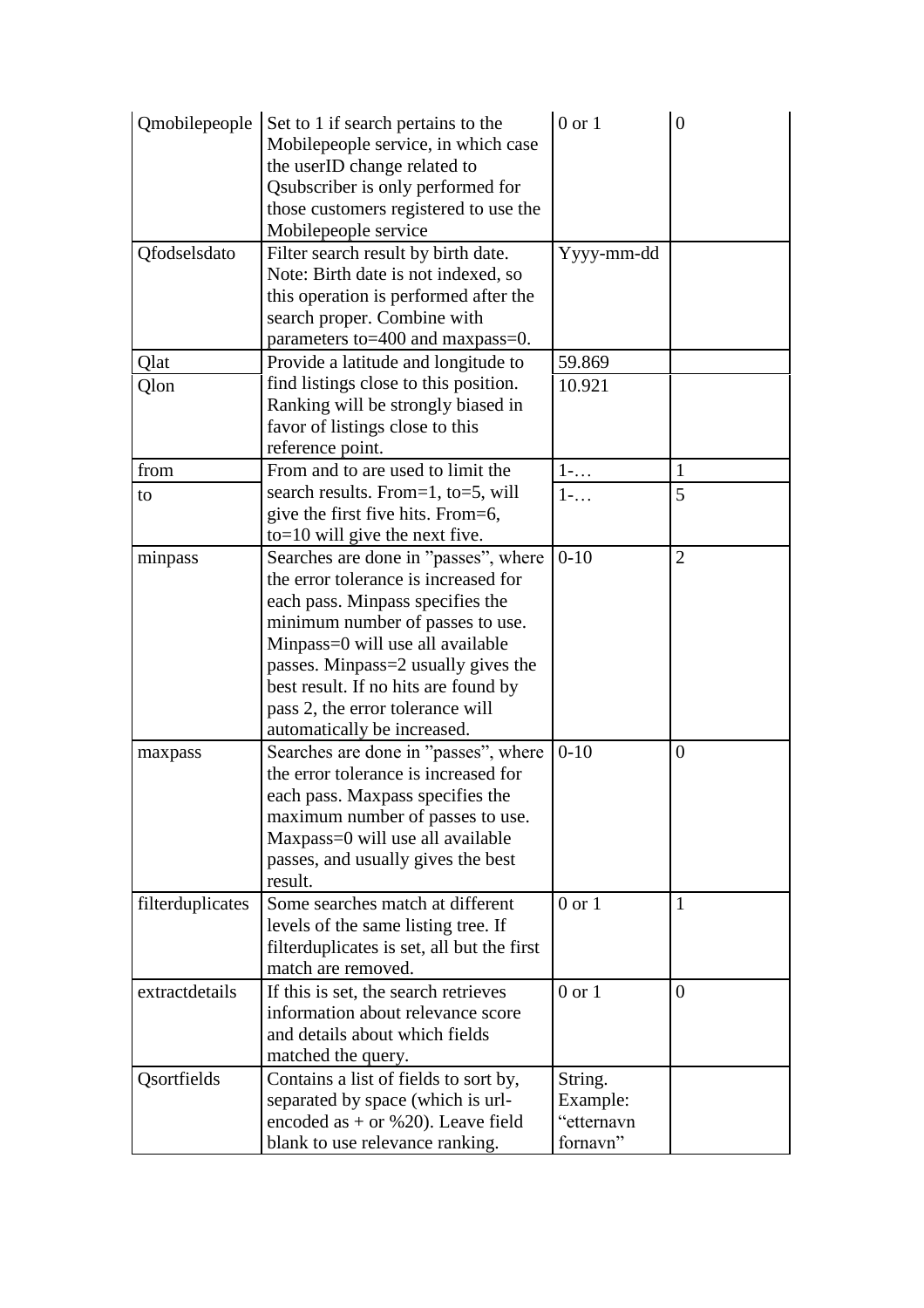If no searchfield are set, *and* only the Qlocdir field is set (i.e. Qpriv=0&Qoff=0&Qnliv=0&Qbrreg=0&Qloc=1), the entire user-specific internal directory is returned (limited by the from and to fields)

| <b>Field name</b> | <b>Content</b>                                                                                                                                                                                                                                                                                                                                                            | <b>Value</b>                                                                                                                                   | <b>Default</b> |
|-------------------|---------------------------------------------------------------------------------------------------------------------------------------------------------------------------------------------------------------------------------------------------------------------------------------------------------------------------------------------------------------------------|------------------------------------------------------------------------------------------------------------------------------------------------|----------------|
| format            | The search result can be returned in<br>different formats. This field specifies<br>which of the to use                                                                                                                                                                                                                                                                    | online<br>html2<br>xml<br>xmlsms<br>xml_topdown<br>html<br>vcard<br>bigycard<br>infoside<br>minikart<br>smskart<br>sms<br>xml_vcard<br>xml_rdf | xml            |
| loadparents       | Specifies the number of generations<br>of parent listings to load. $-1$ means<br>all generations.                                                                                                                                                                                                                                                                         | $-1$ or 0-                                                                                                                                     | $-1$           |
| loadchildren      | Specifies the number of generations<br>of child listings to load. -1 means all<br>generations.                                                                                                                                                                                                                                                                            | $-1$ or $0$ -                                                                                                                                  | $\overline{0}$ |
| fuzzyexpand       | Load those child listings that are<br>most relevant to present to a user.<br>Large listing trees may not have a<br>telephone number in the root listing.<br>Fuzzyexpand will then load the first<br>sublisting which has a telephone<br>number. If the listing tree is very<br>small (i.e. only mobile and fax<br>numbers), fuzzyexpand will load all<br>sublistings.     | $0$ or $1$                                                                                                                                     | $\mathbf{1}$   |
| loadnear          | Only applicable to proximity<br>searches. If this is set, the system<br>will load those listings that matched<br>the b-part of the search. Example:<br>"svein nær asylet". If loadnear is set,<br>the system will load not only the<br>listings matching "svein" being close<br>to "asylet", but also the listings that<br>matched "asylet" and were close to<br>"svein". | $0$ or $1$                                                                                                                                     | $\overline{0}$ |

# *Parameters common to search and lookup*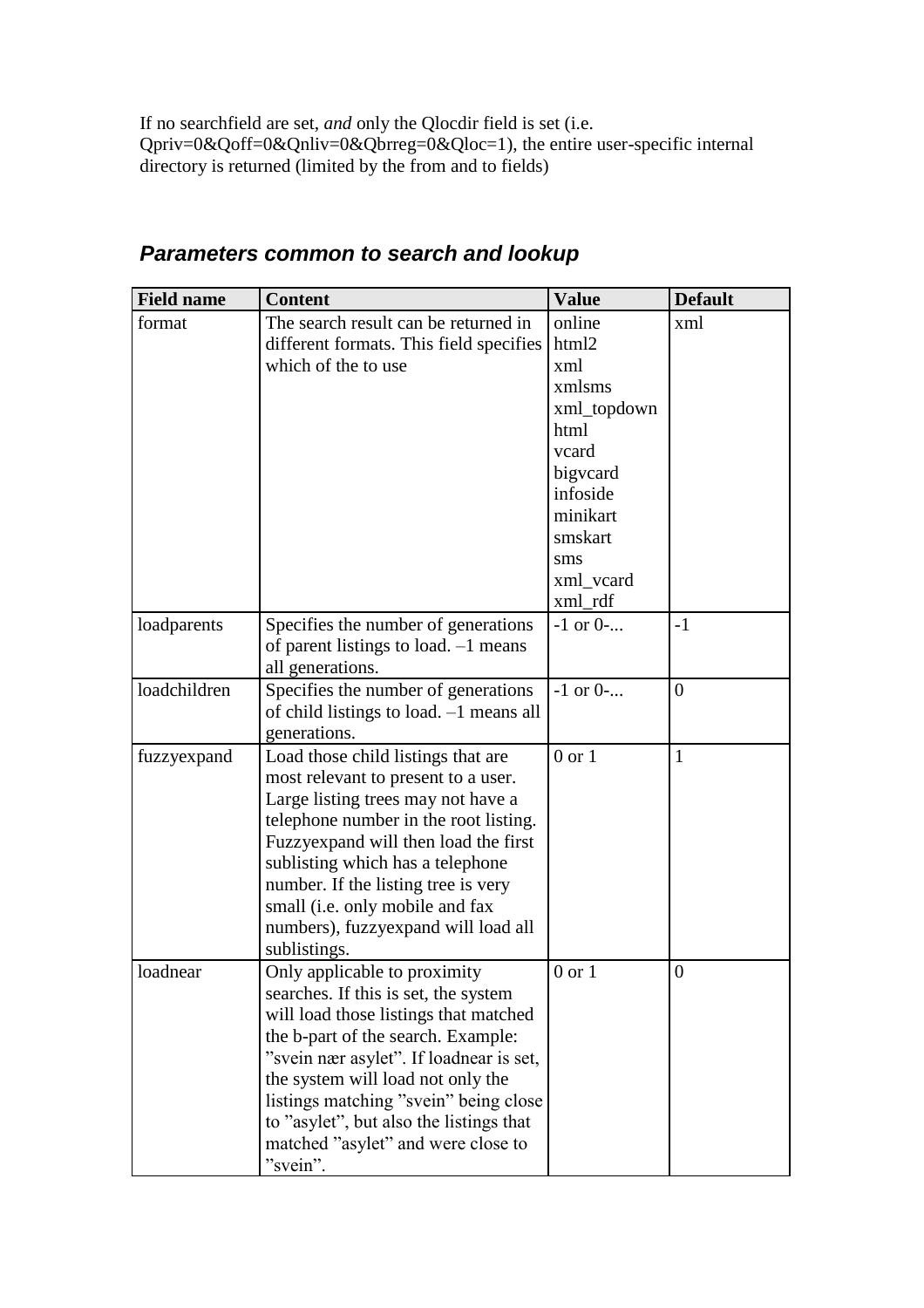| killduplicates  | Remove all information about<br>duplicates, keep only the first<br>duplicate in a group.                                                               | $0$ or $1$        | 0              |
|-----------------|--------------------------------------------------------------------------------------------------------------------------------------------------------|-------------------|----------------|
| splitduplicates | Split the duplicates into separate<br>listings. See the example later in this<br>document for an explanation of<br>killduplicates and splitduplicates. | $0$ or $1$        |                |
| expand          | Expand the listings by joining postal<br>location and category names (using<br>postal code and category id)                                            | $0$ or $1$        |                |
| expand2         | Expand the listings by joining telco<br>name                                                                                                           | $0$ or $1$        | $\overline{0}$ |
| loadcoords      | Load coordinates (latitude, longitude<br>and uncertainty) of each listing                                                                              | $0 \text{ or } 1$ | $\theta$       |
| ctrycode        | Add country code $+47$ to all phone<br>numbers                                                                                                         | $0$ or $1$        | $\theta$       |

# **Lookup**

After performing a search, it is possible to request additional information about the matched listings or their children or parents. Listings are referenced by their **id** number and the **table** value, both of which must come from a previous call to search or lookup. The id number is not persistent and changes after each index build, which happens daily. Lookups should therefore be done shortly after a search. Listings are numbered sequentially, and in order to avoid data sifting, it is necessary to supply some additional information about the requested listing. This can either the **id** number of the listing's parent, the **id** number of one if its children or the contents of the listing's **idlinje** field.

The most common uses for lookup is to request multiple formats for the same result set or for loading children listings after a user requests it in an interactive user interface.

| <b>Field name</b> | <b>Content</b>                                  | <b>Value</b>  | <b>Default</b> |
|-------------------|-------------------------------------------------|---------------|----------------|
| table             | Name of the table where the listing             | "listing",    |                |
|                   | resides                                         | "locations",  |                |
|                   |                                                 | "forvalt" etc |                |
| id                | The id number of the listing                    | Integer       |                |
| ref               | The id number of the parent or one of           | Integer       |                |
|                   | the child listings. This is necessary to        |               |                |
|                   | prevent harvesting (extracting all id           |               |                |
|                   | numbers)                                        |               |                |
| content           | The contents of the field <b>idlinje</b> of the | String        |                |
|                   | listing. Used to look up a known listing        |               |                |
|                   | in a second format.                             |               |                |

## *Lookup-specific parameters*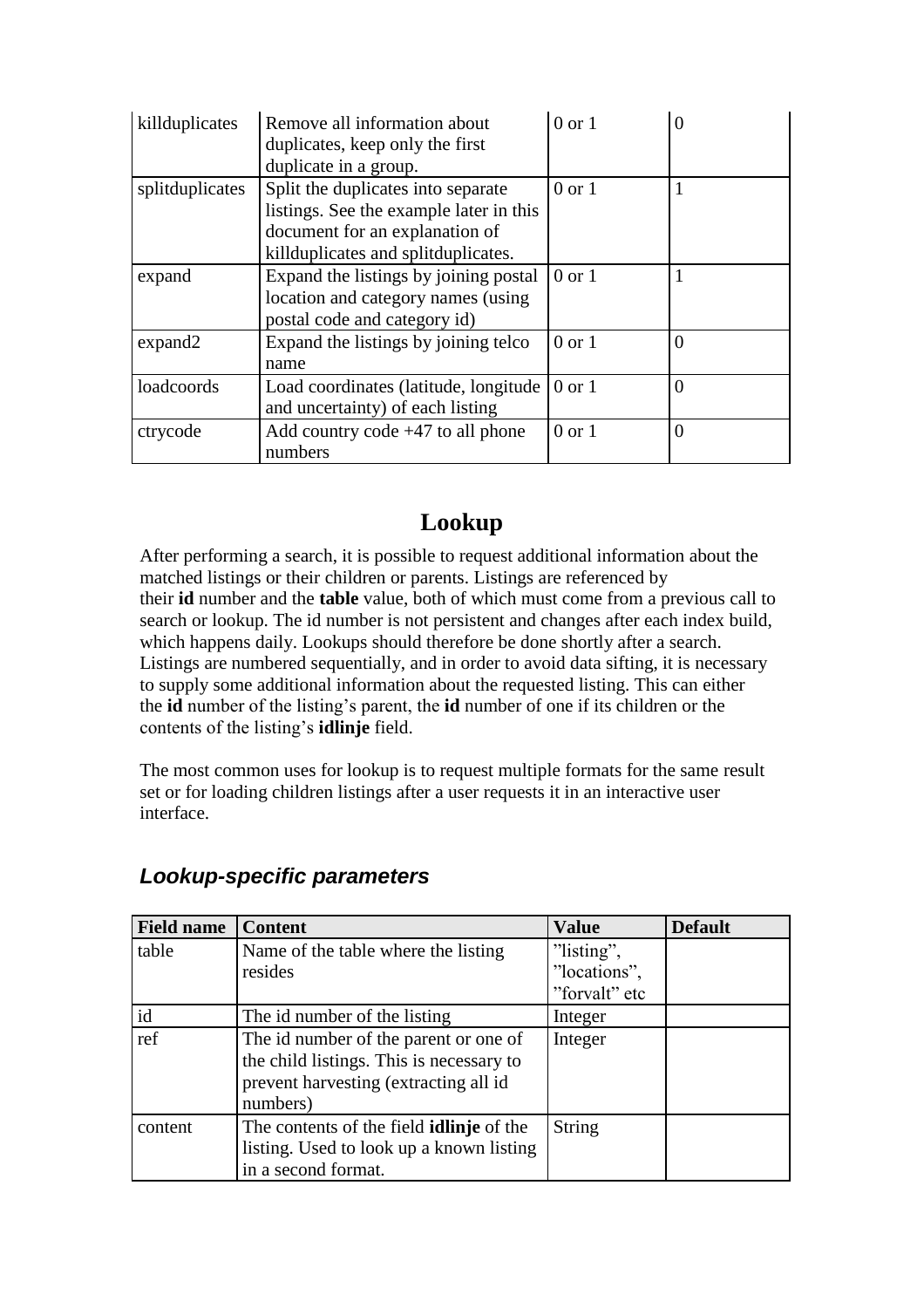In addition to these parameters, the lookup function accepts some parameters common to both the lookup and search functions, see the search section.

#### Example:

Search for "Norsk tipping boligtelefoner" returned listing ID="159892", table="listings" and idlinje="X58KVG0N". Lookup can then be done with this string:

table=listings&id=159892&content=X53KVG0N&format=xml&loadchildren  $= -1$ 

Note that id numbers change daily, so this example will not work unless you first search for the current ID numbers.

### **Format reference**

### *vcard*

This format is described in detail in [5]. This is a text-based format. Each hit is represented as one vcard, and a result set may contain several vcards.

Each vcard begins with the header "BEGIN:VCARD" and ends with the footer "END:VCARD". Each vcard contains a number of attribute/value pairs, one per line. The line separator is  $NL+CR$  (char  $13 + char 10$ ). Attributes are separated from values by a colon (:). If a line contains more than one colon, all but the first one are part of the value. Each attribute may be of zero, one or more*types*. For instance, a telephone number may be for a normal phone, cellular phone or fax. The corresponding attribute, "TEL" may therefore have the types "CELL", "FAX" or none, which signifies a regular telephone number. Type specifications follow immediately after the attribute name. Attributes and types are separated by semicolon (;). Some values consist of several parts. For example, the "ADR" attribute contains the fields "Pobox", "Extended Address", "Street", "Locality", "Region", "Postal Code" and "Country". These are separated by semicolon (;). The order of these fields is defined in the standard.

#### Example:

```
BEGIN:VCARD
VERSION:2.1
N:Dahl;Arne;;adv.;jr
ADR;HOME;CHARSET=ISO-8859-1:;;Ropernveien 5B;Snarøya;;1367;
TEL;PREF;HOME:67 53 86 58
END:VCARD
```
Any attribute which contains non-ASCII characters  $(x, \phi)$  or  $\hat{a}$ ) have a type which specifies the character set. This type is "CHARSET=ISO-8859-1". However, if the transport protocol uses another character set (UTF-8), this takes precedence and the charset type should be ignored.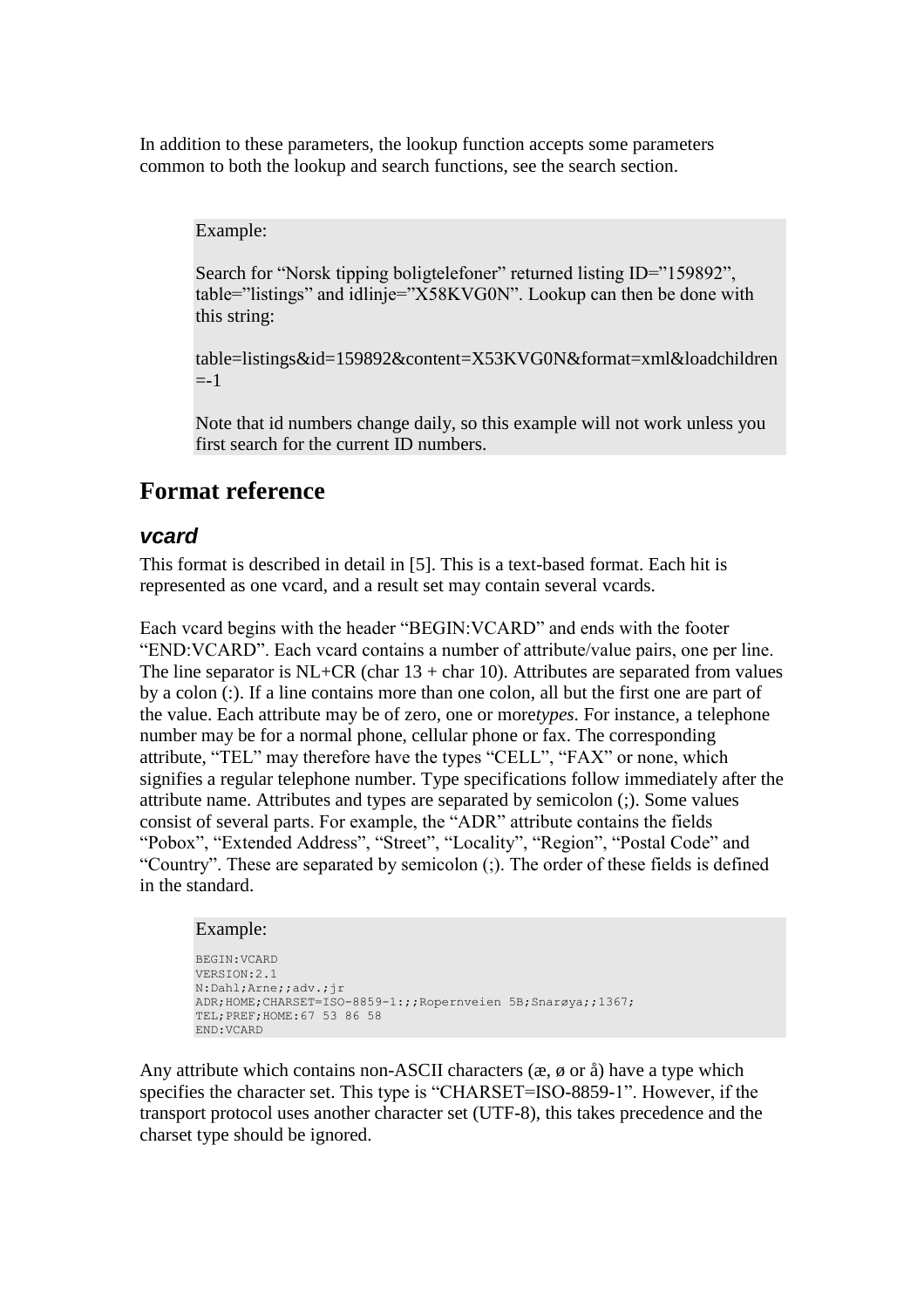Any attribute which contains control characters (newline and linefeed) have a type which specifies the encoding. This type is "ENCODING=QUOTED-PRINTABLE". This only applies to the "LABEL" attribute.

A vcard may contain more than one TEL attribute corresponding to different telephone numbers belonging to the same subscriber.

| Attribute | Values             | Examples     | <b>Types</b> | Meaning |
|-----------|--------------------|--------------|--------------|---------|
| N         | <b>Family Name</b> | "Dahl"       | No types     |         |
|           | <b>Given Name</b>  | "Arne"       |              |         |
|           | Additional         | Always empty |              |         |
|           | Names              |              |              |         |
|           | Honorifix          | "adv."       |              |         |
|           | Prefixes           |              |              |         |
|           | Honorific          | " $jr$ "     |              |         |
|           | <b>Suffixes</b>    |              |              |         |

| Attribute  | Values                | Examples        | <b>Types</b> | Meaning                 |
|------------|-----------------------|-----------------|--------------|-------------------------|
| <b>ADR</b> | Post Office Box       | "Pb. 464 Økern" | <b>WORK</b>  | <b>Business address</b> |
|            | Extended              | "0512 Oslo"     | <b>HOME</b>  | Home address            |
|            | Address               |                 |              |                         |
|            | <b>Street Address</b> | "Hagegata 273"  |              |                         |
|            | Locality              | " $Oslo"$       |              |                         |
|            | Region                | Always empty    |              |                         |
|            | Postal Code           | "0589"          |              |                         |
|            | Country               | Always empty    |              |                         |

| Attribute  | Values                           | Examples        | Types    | Meaning |
|------------|----------------------------------|-----------------|----------|---------|
| <b>ORG</b> | Organisation<br>Name             | "Norsk Tipping" | No types |         |
|            | Organisation Unit   Always empty |                 |          |         |

| Attribute  | Values              | Examples     | <b>Types</b> | Meaning         |
|------------|---------------------|--------------|--------------|-----------------|
| <b>TEL</b> | Telephone<br>number | "991 69 127" | <b>WORK</b>  | Business phone  |
|            |                     |              | <b>HOME</b>  | Home phone      |
|            |                     |              | <b>PREF</b>  | Preferred phone |
|            |                     |              | <b>CELL</b>  | Cellular phone  |
|            |                     |              | <b>FAX</b>   | Telefax         |

| Attribute | Values        | Examples         | Types                        | Meaning |
|-----------|---------------|------------------|------------------------------|---------|
| EMAII     | Email address | "sveinb@pvv.org" | <b>INTERNET</b>   Always set |         |
|           |               |                  |                              |         |

| "https://www.db.no"<br>'JRL<br>No types<br>Internet | Attribute | Values  | Examples | Types | Meaning |
|-----------------------------------------------------|-----------|---------|----------|-------|---------|
|                                                     |           | address |          |       |         |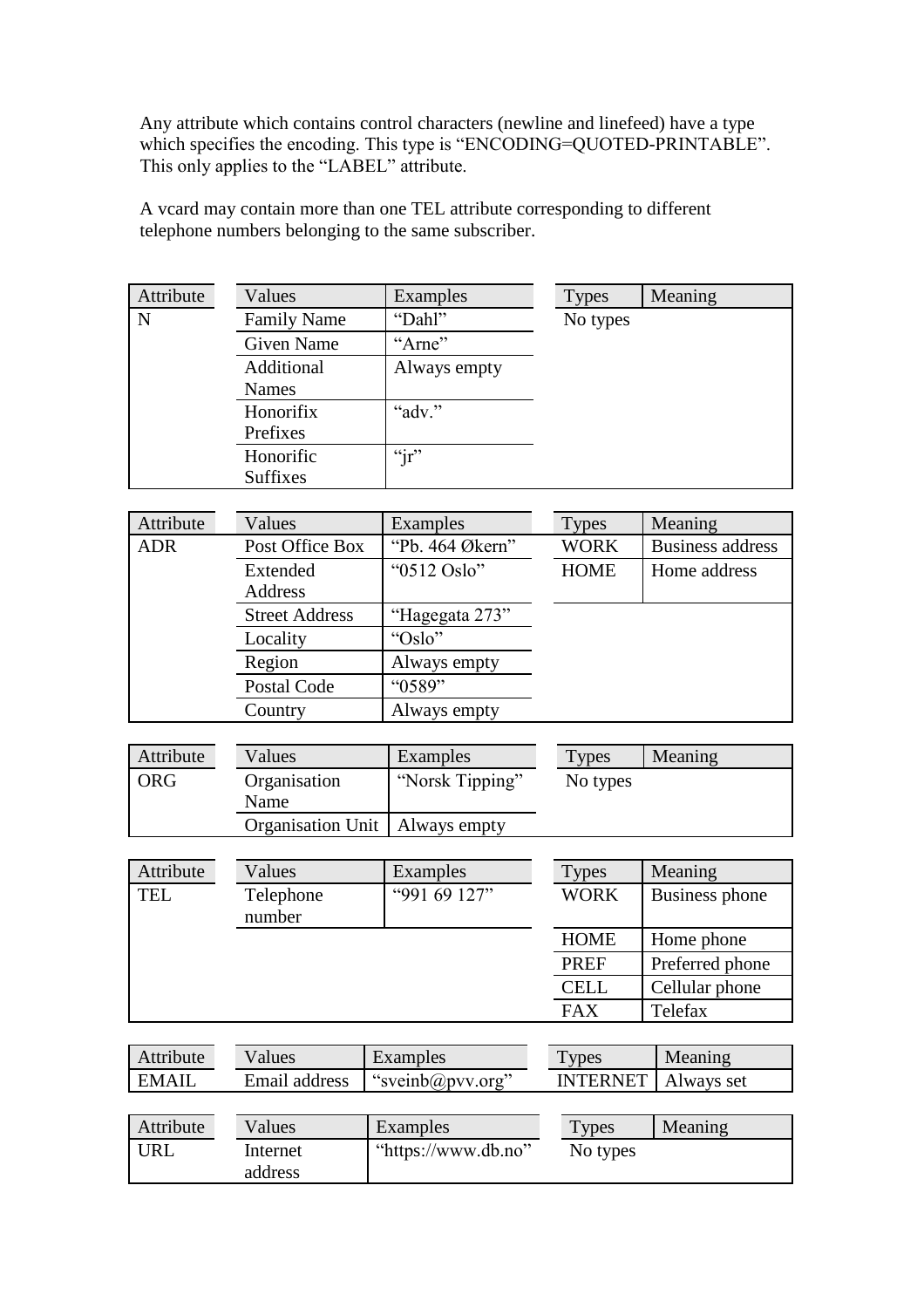# *bigvcard*

This format is similar to the **vcard** format, but contains more attributes:

#### Example:

```
BEGIN:VCARD
VERSION:2.1
FN:Arne Dahl jr adv.
N:Dahl;Arne;;adv.;jr
ADR;HOME;CHARSET=ISO-8859-1:;;Ropernveien 5B;Snarøya;;1367;
LABEL;PARCEL;ENCODING=QUOTED-PRINTABLE;CHARSET=ISO-8859-1:Arne Dahl jr 
adv.=0D=0ARopernveien 5B=0D=0A1367 Snarøya
LABEL;INTL;ENCODING=QUOTED-PRINTABLE;CHARSET=ISO-8859-1:Arne Dahl jr 
adv.=0D=0ARopernveien 5B=0D=0AN-1367 Snarøya=0D=0ANorway
TEL;PREF;HOME:67 53 86 58
END:VCARD
```

| Attribute    | Values       |                                                                    | Examples  |               | <b>Types</b> |  | Meaning      |
|--------------|--------------|--------------------------------------------------------------------|-----------|---------------|--------------|--|--------------|
| <b>ORGNR</b> | Organisation |                                                                    | 900999999 |               | No types     |  |              |
|              | num.         |                                                                    |           |               |              |  |              |
|              |              |                                                                    |           |               |              |  |              |
| Attribute    | Values       |                                                                    | Examples  |               | <b>Types</b> |  | Meaning      |
| <b>FN</b>    | Display name | "Arne Dahl jr                                                      |           | No types      |              |  |              |
|              |              |                                                                    | adv."     |               |              |  |              |
|              |              |                                                                    |           |               |              |  |              |
| Attribute    | Values       |                                                                    | Examples  |               | <b>Types</b> |  | Meaning      |
| <b>LABEL</b> | Display      | "Arne Dahl jr<br>adv.=0D=0ARopernveien<br>5B=0D=0A1367<br>Snarøya" |           | <b>PARCEL</b> |              |  | For use on   |
|              | name         |                                                                    |           |               |              |  | parcels      |
|              |              |                                                                    |           |               | <b>INTL</b>  |  | For overseas |
|              |              |                                                                    |           |               |              |  | use          |

### *xml\_vcard*

This format presents the same data as **bigvcard**, but in an XML format. Each vcard is represented by a **listing** element which contains one element for each vcard attribute. These elements are names identically to the vcard attribute, i.e. "N", "ADR" etc. These elements contain "type" and "value" elements which contain the types and values. Only the **listing** element contains attributes. These are **table** and **id**, which can be used for later reference with **lookup**. The semantics of the vcard attributes and values are the same as for the vcard format (see previous section).

A search may return more than one listing. Therefore, the search result is returned in a **result** element inside a**search\_vcard** element. The **result** element contains **hit** elements which in turn contain one **listing** element each. See also the XML schema in the WSDL file7.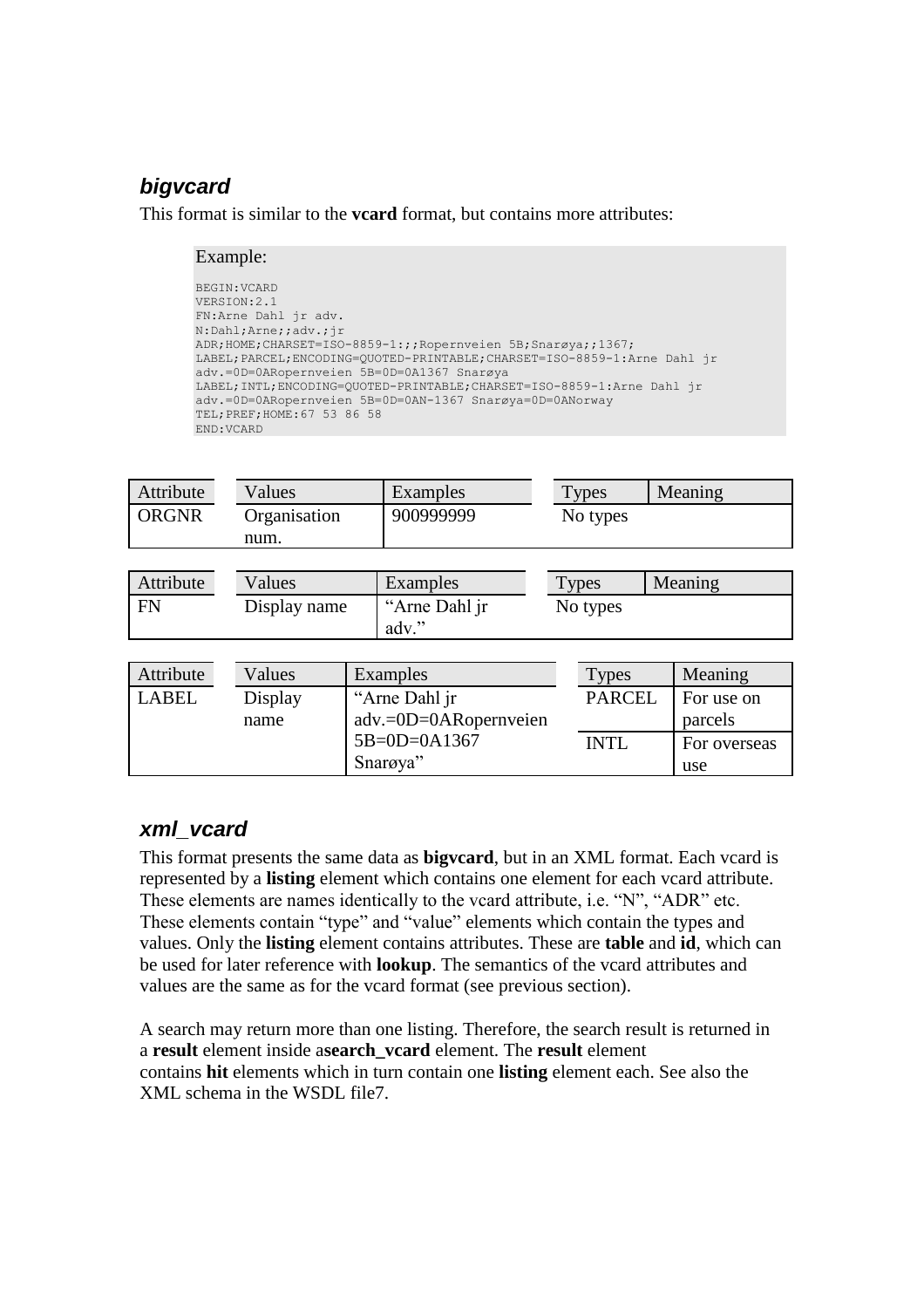### *xml\_rdf*

This format presents the same data as **bigvcard**, but in a standardized XML format6. Each vcard is represented by a **listing** element which contains one element for each vcard attribute. These elements are names identically to the vcard attribute, i.e. "N", "ADR" etc. These elements contain "type" and "value" elements which contain the types and value. Those vcard attributes that contain subvalues (N, ADR, ORG), contain named elements with these values.

```
▼<vCard:ADR rdf:parseType="Resource">
   <rdf:type rdf:resource="http://www.w3.org/2001/vcard-rdf/3.0#work"/>
   <vCard:Pobox/<vCard:Extadd/>
   <vCard:Street>Rosenkrantz' gate 9</vCard:Street>
   <vCard:Locality>Oslo</vCard:Locality>
   <vCard:Region/>
   <vCard:Pcode>0159</vCard:Pcode>
   <vCard:Country/>
 \langle/vCard:ADR>
v<vCard:ORGNR rdf:parseType="Resource">
   <rdf:value>992434643</rdf:value>
 </vCard:ORGNR>
▼<vCard:LABEL rdf:parseType="Literal">
   <rdf:type rdf:resource="http://www.w3.org/2001/vcard-rdf/3.0#parcel"/>
 v<rdf:value>
    Link Mobility AS
    br/Rosenkrantz' gate 9
    chr/s0159 Oslo
   </rdf:value>
 \langle/vCard:LABEL>
▼<vCard:LABEL rdf:parseType="Literal">
   <rdf:type rdf:resource="http://www.w3.org/2001/vcard-rdf/3.0#intl"/>
 v<rdf:value>
    Link Mobility AS
    br/Rosenkrantz' gate 9
    <br/><br/>br/>N-0159 Oslo
    br/Norway
   </rdf:value>
 </vCard:LABEL>
```
A search may return more than one listing. Therefore, the search result is returned in a **result** element inside a **search\_vcard** element. The **result** element contains **hit** elements which in turn contain one **listing** element each.

```
v<hit line="1">
 v<listing table="listing" id="200652">
   v<duplicates>
```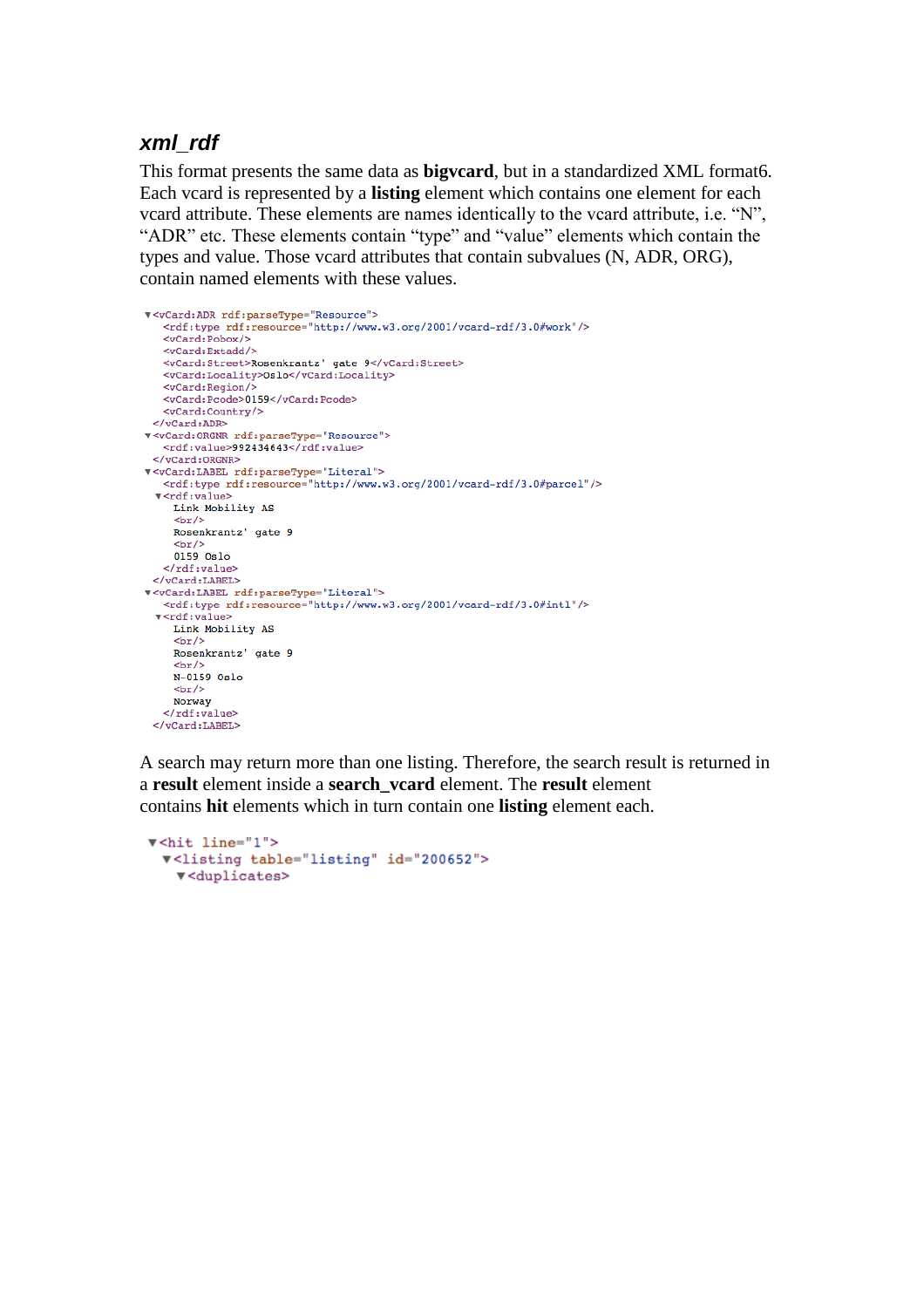## *xml*

This is the basic inner structure format. Listings currently contain the following fields:

| <b>Field name</b> | <b>Value</b>                                                      |  |
|-------------------|-------------------------------------------------------------------|--|
| idlinje           | Internal id value used for reference with lookup, example:        |  |
|                   | "Z0HC1JXH"                                                        |  |
| tlfnr             | (unformatted) Telephone number, example: "23327770"               |  |
| etternavn         | Last name                                                         |  |
| fornavn           | First name                                                        |  |
| veinavn           | Street name                                                       |  |
| husnr             | House number                                                      |  |
| oppgang           | Letter (add to house number)                                      |  |
| postnr            | Postal code                                                       |  |
| virkkode          | Business type:                                                    |  |
|                   | P: Private                                                        |  |
|                   | N: Business                                                       |  |
|                   | B: Business (=N)                                                  |  |
|                   | O: Public                                                         |  |
|                   | I: Customer-specific register                                     |  |
| apparattype       | Device type:                                                      |  |
|                   | T: Telephone                                                      |  |
|                   | M: Mobile phone                                                   |  |
|                   | S: Switchboard                                                    |  |
|                   | F: Telefax                                                        |  |
|                   | X: Text telephone (for hearing impaired)                          |  |
| telco             | Telephone operator. Two-letter abbreviation. See "telconame"      |  |
|                   | below.                                                            |  |
| kilde             | Origin of listing. May contain these values:                      |  |
|                   | G: Grensebasen (Company listings)                                 |  |
|                   | P: privateListing (includes company                               |  |
|                   | mobiles)                                                          |  |
|                   | N: Nummerserier (from fixed line operators)                       |  |
| yrke              | Profession                                                        |  |
| pbadresse         | Post box number and address. Example: "273 Sentrum"               |  |
| pbpostnr          | Postal code associated with post box address                      |  |
| htlfnr            | As soon as it is known that a telephone number will change, the   |  |
| gyldigfra         | old number appears in Htlfnr and the new one in tlfnr. The date   |  |
|                   | of the switch is given in the field Gyldigfra on the format yyyy- |  |
|                   | mm-dd                                                             |  |
| foretaksnr        | Company registration number                                       |  |
| tlfnr_start       | Number ranges span a series of telephone numbers starting at      |  |
| tlfnr_stopp       | tlfnr_start and ending at tlfnr_stopp                             |  |
| parentid          | The id number of the parent listing, or 0 if the listing is root. |  |
| childrenid        | The id number of the child listing. The number and order of       |  |
|                   | these attributes corresponds to the number and order of the       |  |
|                   | children.                                                         |  |
|                   |                                                                   |  |
| ekstratekst       | Extra text to be displayed with the name                          |  |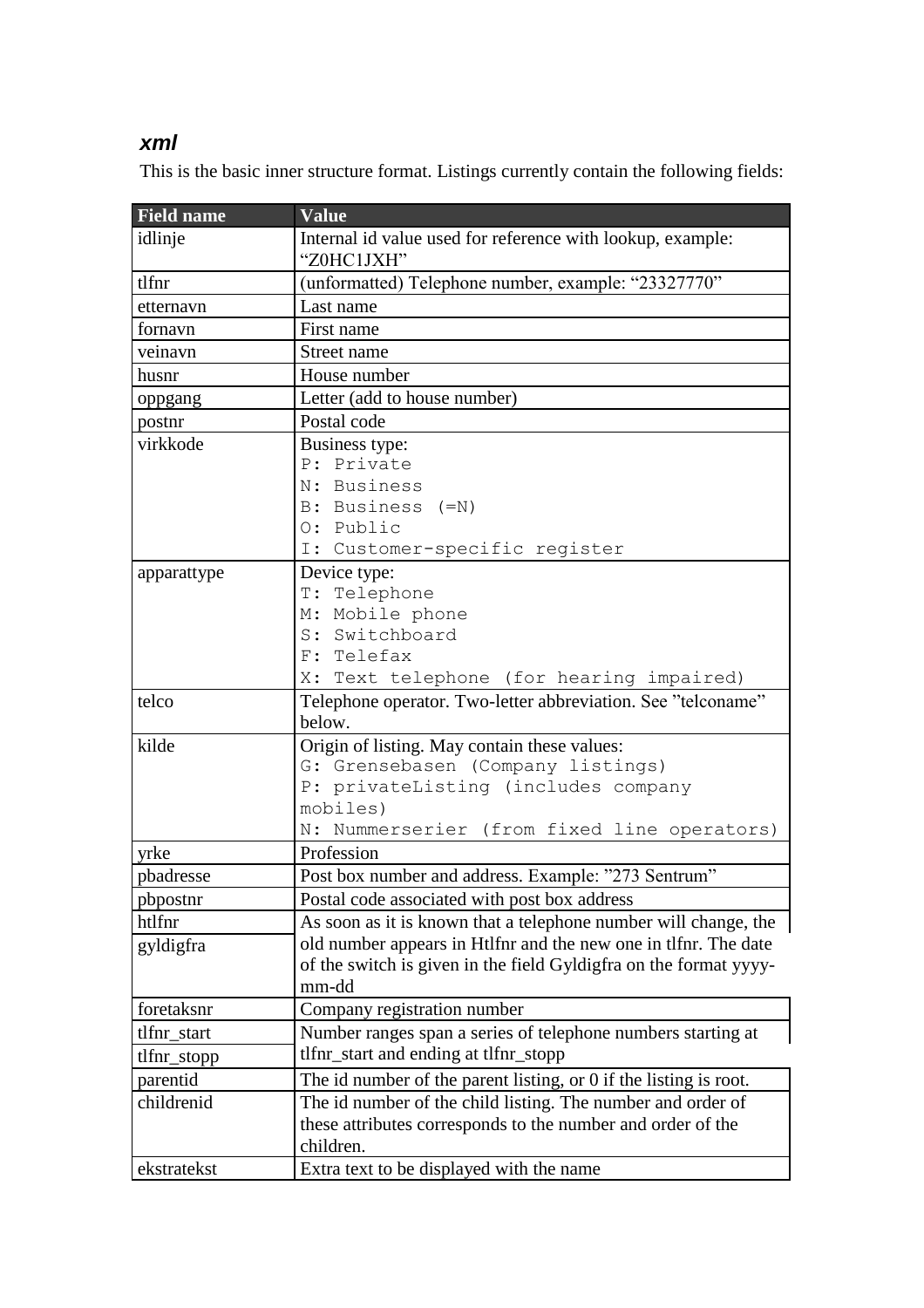| epost           | Email address                                                                                                                                                                                                                                                                                                                       |  |  |
|-----------------|-------------------------------------------------------------------------------------------------------------------------------------------------------------------------------------------------------------------------------------------------------------------------------------------------------------------------------------|--|--|
| lenke           | Web address                                                                                                                                                                                                                                                                                                                         |  |  |
| bransjekode     | Yellow pages' internal business category code. See also the<br>named category fields below. Can be 0 or blank, which indicates<br>a listing which is not from yellow pages.                                                                                                                                                         |  |  |
| bransjer        | Contain business categories from the user's own listings. The<br>semantics is up to the user, and is usually used for department /<br>division names for internal listing. Always empty in telephone<br>directory listings.                                                                                                         |  |  |
| daid            | The id number of a display ad.                                                                                                                                                                                                                                                                                                      |  |  |
| bkdata          | Gender                                                                                                                                                                                                                                                                                                                              |  |  |
| prioritet       | Used with number series to indicate the relative importance of<br>telephone numbers within one group of duplicates. Telephone<br>numbers should be presented in descending order of prioritet.                                                                                                                                      |  |  |
| thumbnail       | Contains reference to thumbnail image. Only used with the<br>user's own listings.                                                                                                                                                                                                                                                   |  |  |
| fodselsdato     | Contains birth year of subscriber in YYYY format.                                                                                                                                                                                                                                                                                   |  |  |
| status          | Only used with user's own listings. May contain "skjult", in<br>which case the listing should not initially be displayed in an<br>expand/collapse tree.                                                                                                                                                                             |  |  |
| txtline         | Used with company listings. May contain a few lines of text<br>describing the business' products and services. Lines are<br>separated by   (five characters).                                                                                                                                                                       |  |  |
| henvisning      | Contains cross-references. If company is known under two<br>names, $A$ and $B$ , its full listing being under the name $B$ , there<br>will be a reference on print in the form of "A see B". These two<br>listings are joined to one, where the name fields reflect<br>the $B$ values, while $A$ is in the <b>henvisning</b> field. |  |  |
| kommunenr       | Official municipality number                                                                                                                                                                                                                                                                                                        |  |  |
| kid             | Customer identifier                                                                                                                                                                                                                                                                                                                 |  |  |
| lat             | Latitude, signed floating point number, degrees east (only<br>visible if loadcoords was set to 1)                                                                                                                                                                                                                                   |  |  |
| lon             | Longitude, signed floating point number, degrees north (only<br>visible if loadcoords was set to 1)                                                                                                                                                                                                                                 |  |  |
| dev             | Incertainty in position, measured in meters (only visible if<br>loadcoords was set to 1)                                                                                                                                                                                                                                            |  |  |
| hbransjebokmaal | Contain business category names, divided in main                                                                                                                                                                                                                                                                                    |  |  |
| hbransjenynorsk | category/subcategory (h / not h) and the two Norwegian                                                                                                                                                                                                                                                                              |  |  |
| bransjebokmaal  | written standards (Bokmål and Nynorsk). Only visible if                                                                                                                                                                                                                                                                             |  |  |
| bransjenynorsk  | expand was set to 1.                                                                                                                                                                                                                                                                                                                |  |  |
| kommune         | Municipality name. Only visible if expand was set to 1.                                                                                                                                                                                                                                                                             |  |  |
| fylke           | County name. Only visible if expand was set to 1.                                                                                                                                                                                                                                                                                   |  |  |
| landsdel        | Province name. Only visible if expand was set to 1.                                                                                                                                                                                                                                                                                 |  |  |
| poststed        | Locality name referred to by postnr. Only visible if expand was<br>set to 1.                                                                                                                                                                                                                                                        |  |  |
| pbpoststed      | Locality name referred to by pbpostnr. Only visible if expand<br>was set to 1.                                                                                                                                                                                                                                                      |  |  |
| telconavn       | Name of subscription provider                                                                                                                                                                                                                                                                                                       |  |  |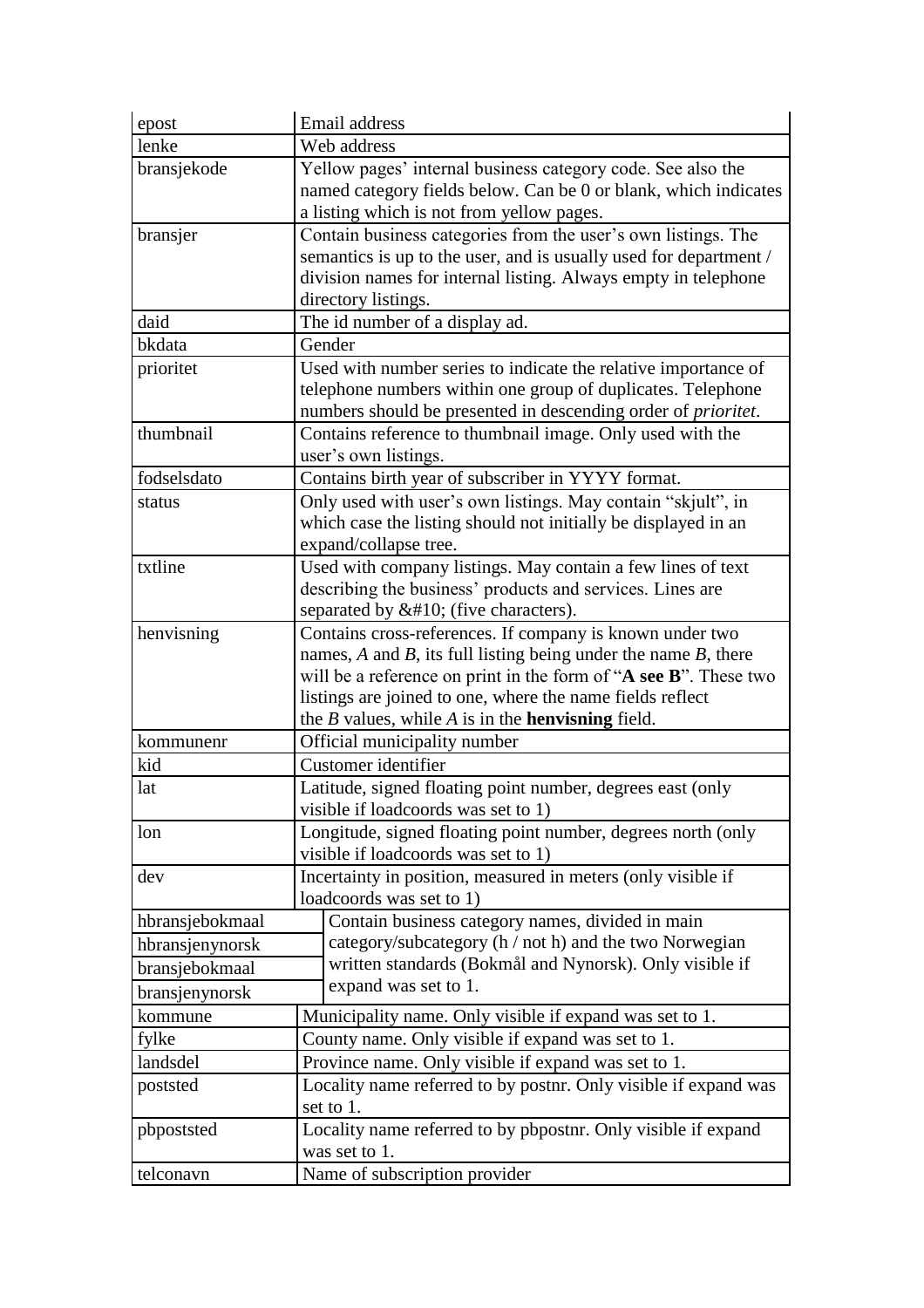| bydel                | Part of town, popular names                      |
|----------------------|--------------------------------------------------|
| delivery             | Infopage data: Provides delivery?                |
| installment          | Infopage data: Provides installments?            |
| creditcard_list      | Infopage data: List of accepted credit cards     |
| bus_stop             | Infopage data: Closest bus stop                  |
| AddressDescript      | Infopage data: Popular address                   |
| PlaceNear1           | Infopage data: First reference point             |
| PlaceNear2           | Infopage data: Second reference point            |
| public_transport     | Infopage data: Available means of transportation |
| popular_address_list | Infopage data: Popular addresses                 |
| opening_hours        | Infopage data: Opening hours                     |
| inside_toll_zone     | Infopage data: Inside toll road zone?            |
| parking              | Infopage data: Provides parking?                 |
| product list         | Infopage data: List of products                  |

The section on the internal structure explains the relationship between listings, children and parents which is exposed in the xml format.

When using proximity search, and the *loadnear* search attribute is set to 1, each match will contain a *near* element which contains the listing which matched the right-hand side of the search. To calculate the (approximate) distance and bearing between the two matches, the following PHP code can be used:

```
function distancebearing($lat1,$lon1,$lat2,$lon2) {
  $Rearth=6371000;
  $dlat=($lat1-$lat2)*M_PI/180*$Rearth;
  $dlon=$1on1-
$lon2)*cos($lat1*M_PI/180)*M_PI/180*$Rearth;
  $dist=sqrt($dlat*$dlat+$dlon*$dlon);
  $dir=180/M_PI*atan2(-$dlon,$dlat);
  if ($dir<0) $dir+=360;
  return array($dist,$dir);
}
```
### *xml\_topdown*

This is the same format as *xml*, but with different relationships between listings, children and parents, as explained in the structure on the internal structure.

### *xmlsms*

This is the same format as *xml*, but with the additional field smsformat, which contains the same textual representation as the *sms* format.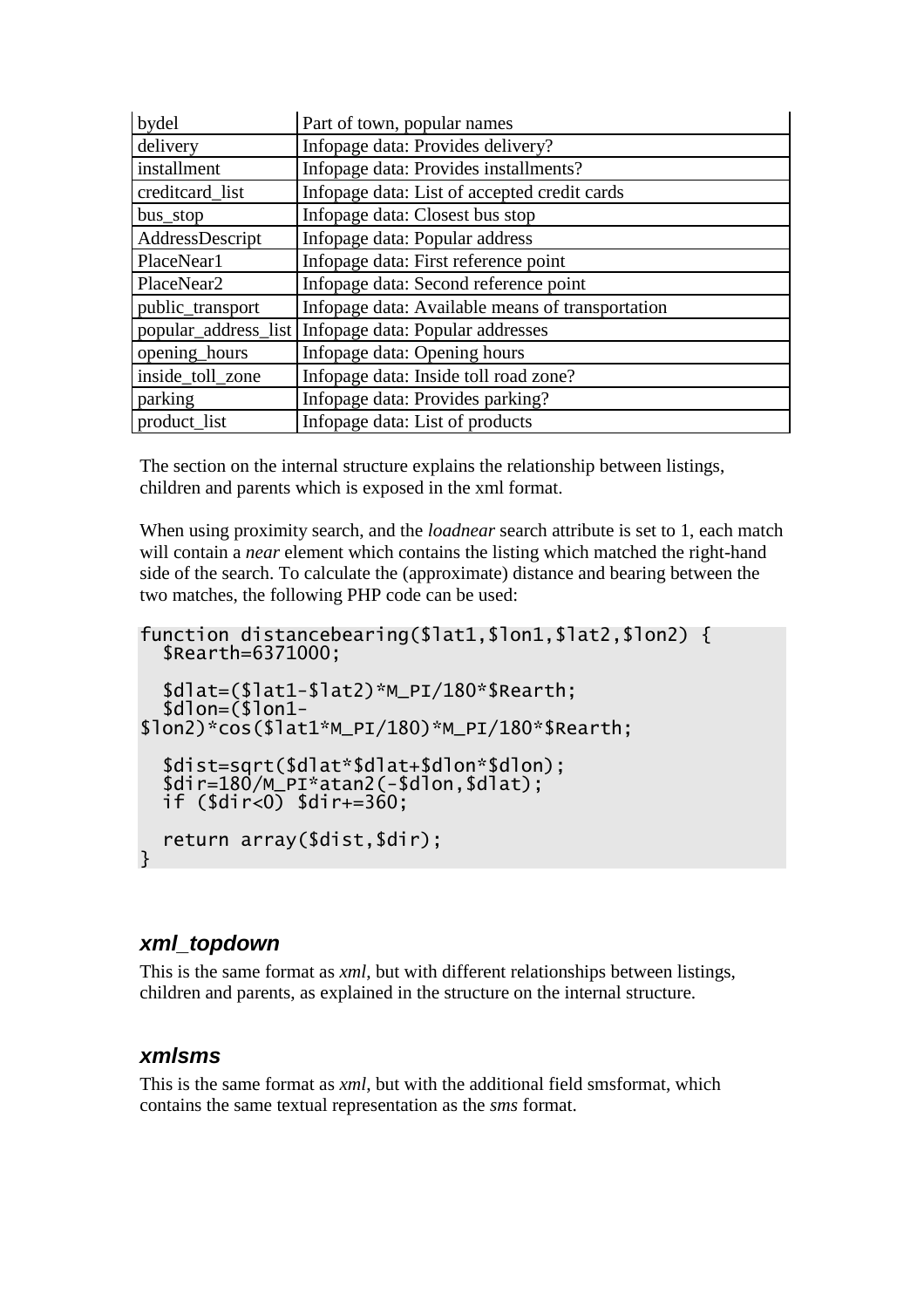### *json*

This format contains the same information as  $xml$ , but using the JSON<sup>[\[10\]](http://live.intouch.no/tk/doc.php?id=searchphp#_edn10)</sup> format instead. JSON objects do not have an equivalent of XML attributes. Since there are no name collisions between attributes and elements in the XML schema, both attributes and elements are encoded as properties in JSON.

Example: { "qry":"norsk tipping hamar", "result":{ "hitLinesBeforeFilter":1, "approxHits":1, "userID":4, "1":{"listing":{ "table":"listings", "id":"1734263", "duplicates": [ { "table":"listings", "id":"1734263:0", "idlinje":"Z0GTGCSQ", "tlfnr":"62514000", "etternavn":"Norsk Tipping AS", "veinavn":"Jønsrudv.", "husnr":"21", "oppgang":"inng. Måsåbekkveien", "postnr":"2315", "virkkode":"N", "apparattype":"T", "telco":"TN", "kilde":"G", "foretaksnr":"925836613", "parentid":"0",<br>"childrenid":"1409727". "childrenid":"1409727", "childrenid":"1409728", "childrenid":"1409729", "childrenid":"1409730", "epost":"kundeservice@norsk-tipping.no", "lenke":"http://www.norsk-tipping.no", "bransjekode":"1272", "daid":"10159285", "prioritet":"0", "kommunenr":"403", "kid":"1086812", "poststed":"Hamar", "kommune":"Hamar", "fylke":"Hedmark", "landsdel":"Ø", "bransjebokmaal":"Lotteri- og spillvirksomhet", "bransjenynorsk":"Lotteri- og spelverksemd" }, { "table":"listings", "id":"1734263:1", "idlinje":"Z0HBVS8X", "lenke":"www.norsk-tipping.no", "daid":"10159285", "kommunenr":"0" }

] } } } }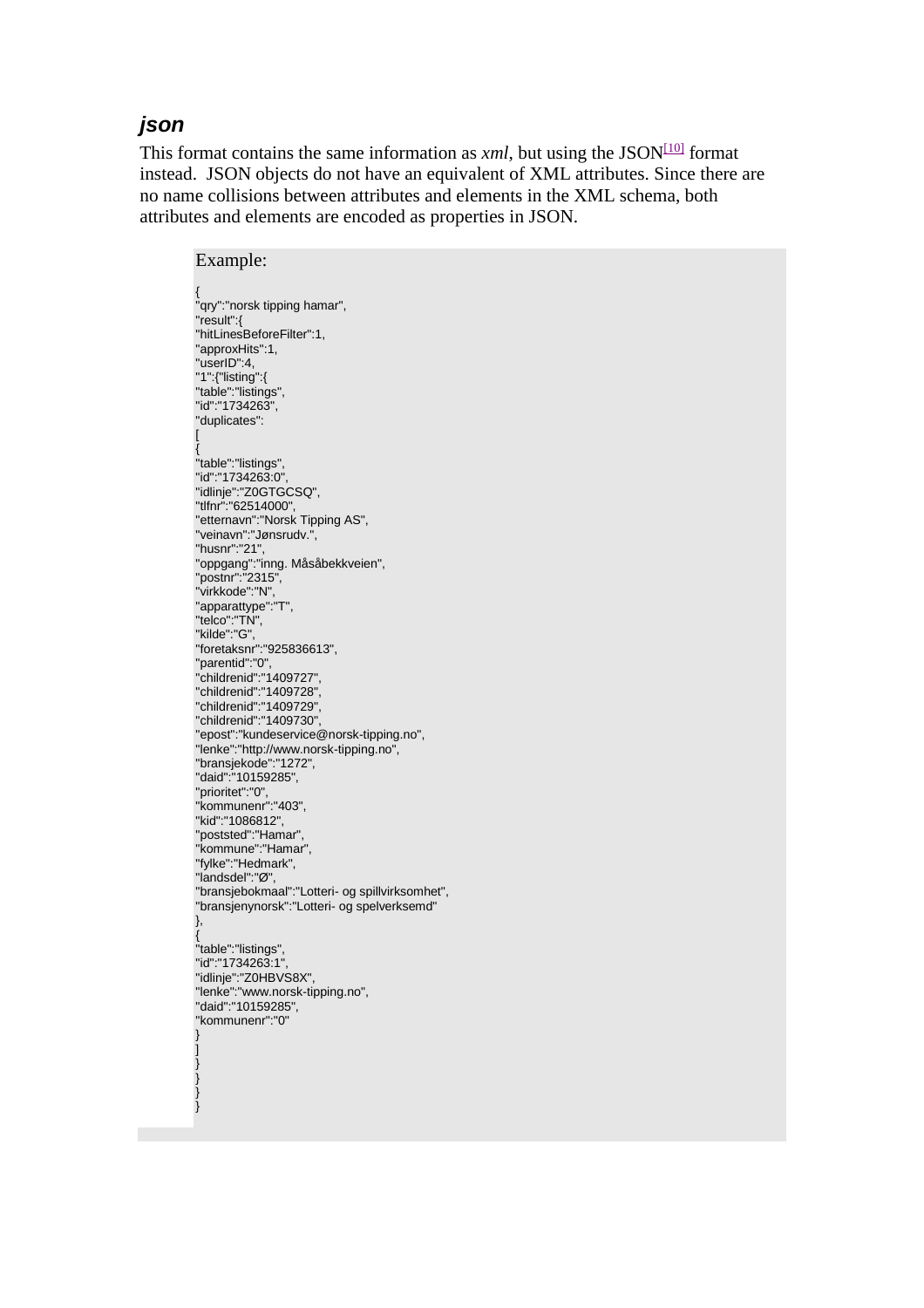# *json2*

This format is equal to the json format, except that matches are placed in an array named "hits" instead of numbered object properties. In addition, the field "startHit" contains the hit number of the first element in the "hits" array.

### **Foreign searches**

A few foreign databases are connected to the search interface and can return results in the same formats at the domestic searches. However, the internal connection to these databases precludes the use of the lookup function and requires different search fields. For foreign searches, these fields are used in the search function:

| <b>Field name</b> | <b>Content</b>                                                              | <b>Value</b>                                                  | <b>Default</b> |
|-------------------|-----------------------------------------------------------------------------|---------------------------------------------------------------|----------------|
| Qnavn             | Name of person or company<br>telephone, steet adress.                       | String.<br>Example:<br>"svein berge"                          |                |
| <b>Q</b> sted     | Name of geographic location                                                 | String.<br>Example:<br>"stockholm"                            |                |
| Qland             | 2-letter iso code for country being<br>searched                             | String.<br>Currently<br>accepted<br>values: "se",<br>" $dk$ " |                |
| Qpriv             | Flag to indicate whether private or<br>company listings should be searched. | " $0$ " or " $1$ "                                            |                |
| Apparattype       | Device type                                                                 | std: Standard<br>Mob: Mobile<br>Fax: Fax                      |                |
|                   |                                                                             |                                                               |                |